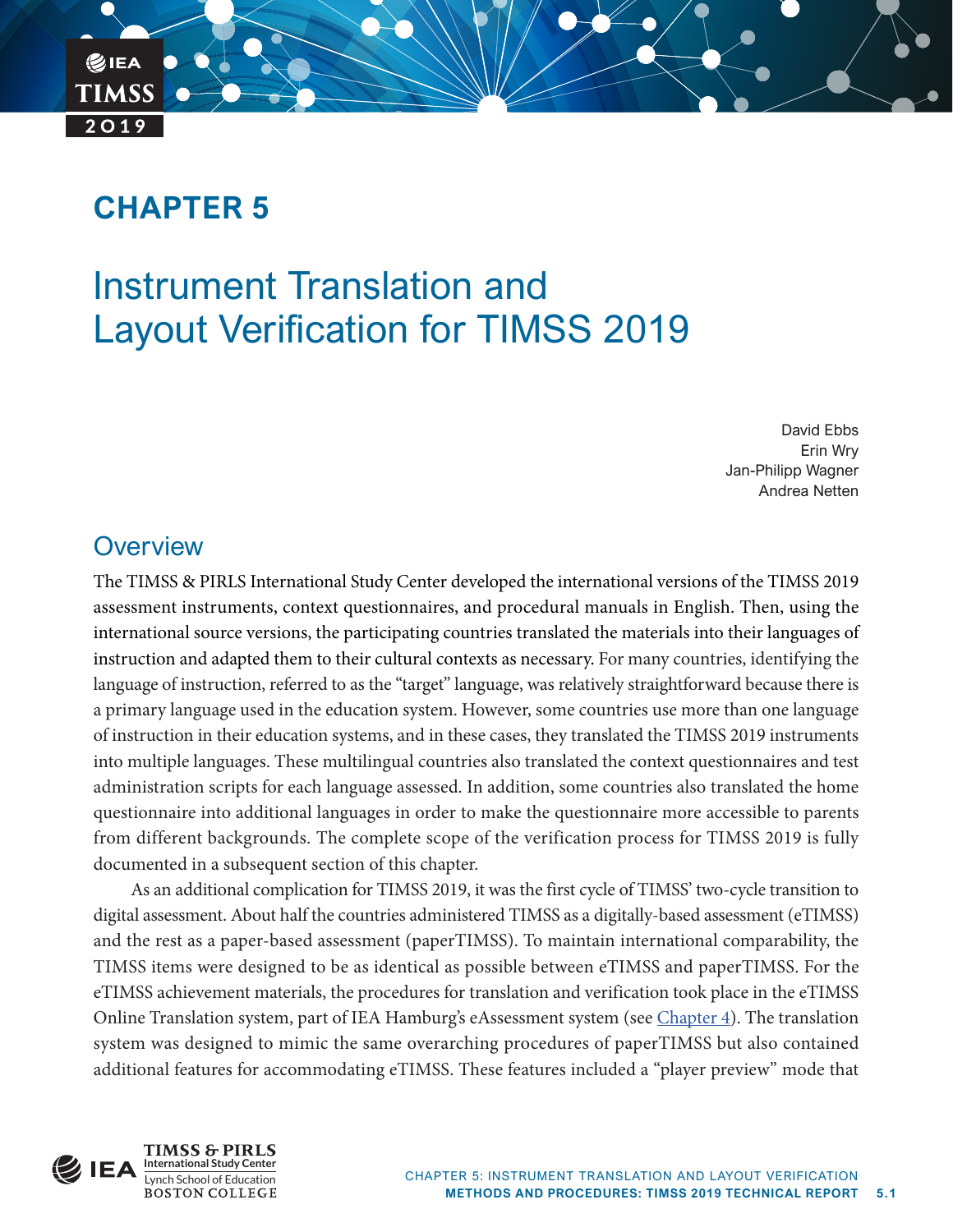displayed how each item would appear in the player software, an SVG editor to edit images and/or labels on images, a button to duplicate translations that appear in more than one item, and a feature to add comments or document national adaptations.

In addition, countries who participated in eTIMSS administered paper booklets of their trend items from TIMSS 2015 to a subsample of schools, to provide a "bridge" between the two administration modes. Substantial effort was required to maintain consistent procedures for verifying the three types of TIMSS 2019 instruments—eTIMSS, paperTIMSS, and bridge booklets.

To ensure a fair basis for comparing mathematics and science achievement across countries, languages, and contexts; the participating countries followed standardized internationally agreed-upon procedures to translate and prepare their national instruments for data collection (see [Chapter 6: Survey](https://timssandpirls.bc.edu/timss2019/methods/chapter-6.html)  [Operations Procedures](https://timssandpirls.bc.edu/timss2019/methods/chapter-6.html)). This process included two stages: translation verification and layout verification. As part of the translation verification process, each country's national instruments underwent formal external review by linguistic and assessment experts. During translation verification, verifiers compared the national text to the international text and provided detailed feedback to improve the accuracy and comparability of the national translations. Once the verification was completed, the National Research Coordinators (NRCs) reviewed the feedback, revised their national materials as needed, and documented their changes. Following translation verification, countries submitted their national instruments to the TIMSS & PIRLS International Study Center for layout verification. During layout verification, verifiers checked to ensure that all national instruments conformed to the international format and that any national adaptations made to the TIMSS 2019 instruments did not unduly influence their international comparability.

The process of translation verification and layout verification was carried out once for the field test materials and a second time prior to data collection. Before data collection, the process involved verifying any changes made to field test materials and checking the trend materials to make document any changes. In the interest of measuring trends in student achievement over time, the overall process of instrument translation and verification remains consistent from one TIMSS cycle to the next.

The following TIMSS 2019 instruments underwent verification:

- Student achievement items and directions
- Context questionnaires, covers, and directions for the student, home, teacher, and school questionnaires
- Online questionnaire items, covers, and directions (for countries administering questionnaires to parents, teachers, and/or schools online)
- Paper bridge booklets (for eTIMSS countries).

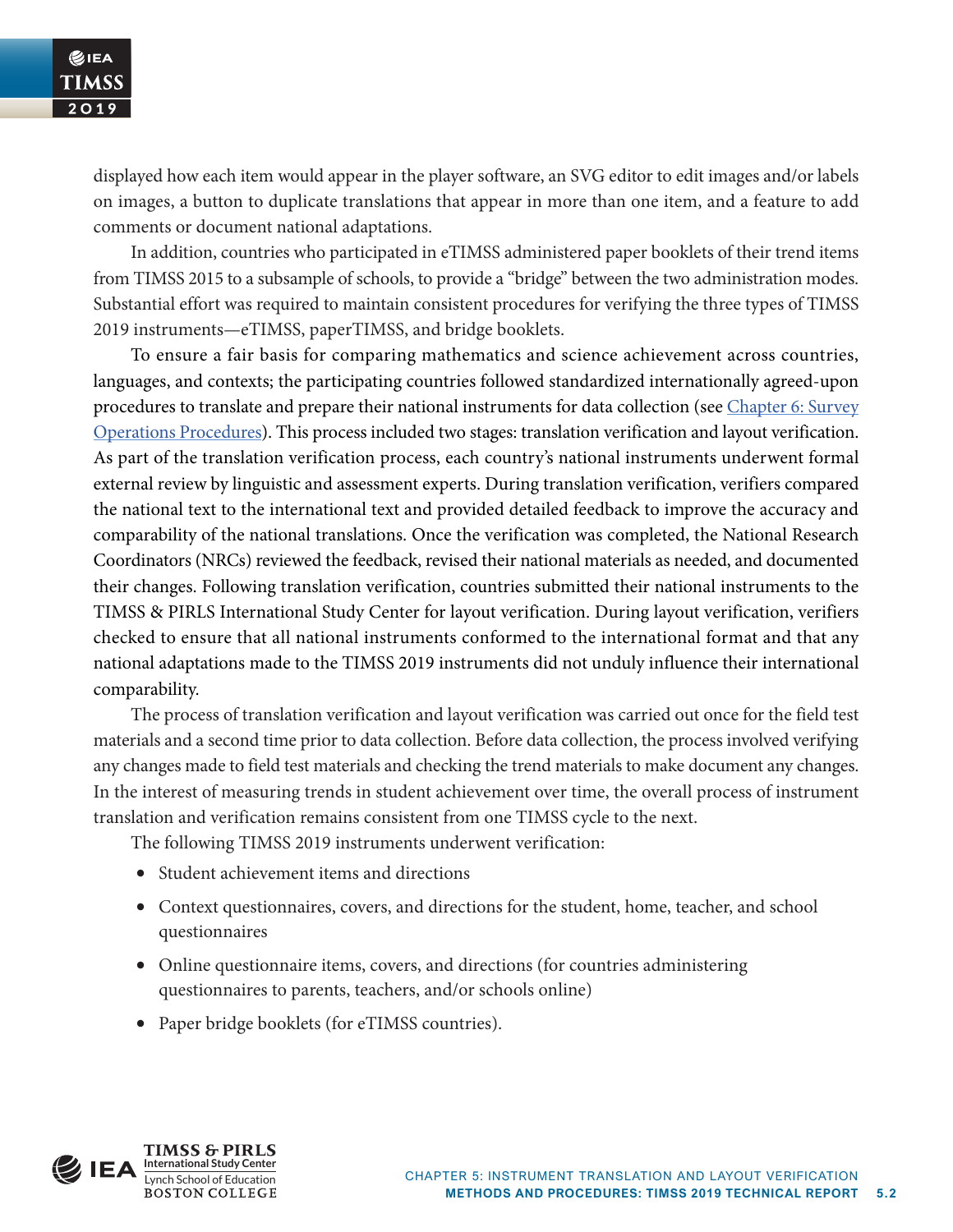# Providing the Instruments to the Countries for Translation and Adaptation

The TIMSS & PIRLS International Study Center provided NRCs with the TIMSS 2019 assessment materials based on each country's mode of administration. For countries that administered paperTIMSS, NRCs received electronic files consisting of the paperTIMSS achievement materials, guidelines for adaptation, and National Adaptation Forms for documenting each step of the adaptation, translation, and verification processes. For countries that administered eTIMSS, the NRCs received digital versions of all achievement items via the eTIMSS Online Translation System, as well as PDF versions of the eTIMSS achievement blocks, guidelines for adaptation, and instructions and tutorial videos on using the eTIMSS Online Translation System. Additionally, trend countries participating in eTIMSS also received electronic files consisting of the TIMSS 2019 "bridge booklet" production files and instructions on applying their trend translations to their national bridge booklets.

As part of the **TIMSS** assessment design, each "block" of assessment items appeared in two achievement booklets or two eTIMSS "item block combinations" at each grade level. Therefore, the component parts of the booklets/item block combinations (item blocks and directions) were prepared as separate files for translation and translation verification. This approach allowed countries to translate each component only once. Following translation verification, countries were required to assemble their national paperTIMSS or "bridge" blocks, covers, and directions into booklets to be reviewed during layout verification. To assist in this process, the TIMSS & PIRLS International Study Center provided NRCs with detailed manuals and instructional videos, support materials for right-to-left languages, and instructions for booklet assembly. For eTIMSS, digital item block combinations were assembled through IEA's eAssessment System.

In addition to the achievement materials, all countries also received electronic files consisting of the international versions of the context questionnaires, guidelines for context questionnaire adaptation, and National Adaptation Forms for documenting the translation, adaptation, and verification processes for the questionnaires. For countries that chose to administer the home, teacher, or school questionnaires online, IEA Hamburg provided access and instructions for using the Online SurveySystem (OSS) to create, administer, and monitor online versions of the questionnaires.

# Guidelines for Translation and Adaptation

The TIMSS & PIRLS International Study Center provided guidelines for translating and adapting the TIMSS 2019 instruments. The purpose of the guidelines was to ensure that, when countries translated and adapted the international versions, the meaning and difficulty level of the instruments remained the same. All participating countries were expected to follow these guidelines, including countries that administered the TIMSS 2019 instruments in English or used the Arabic source versions.

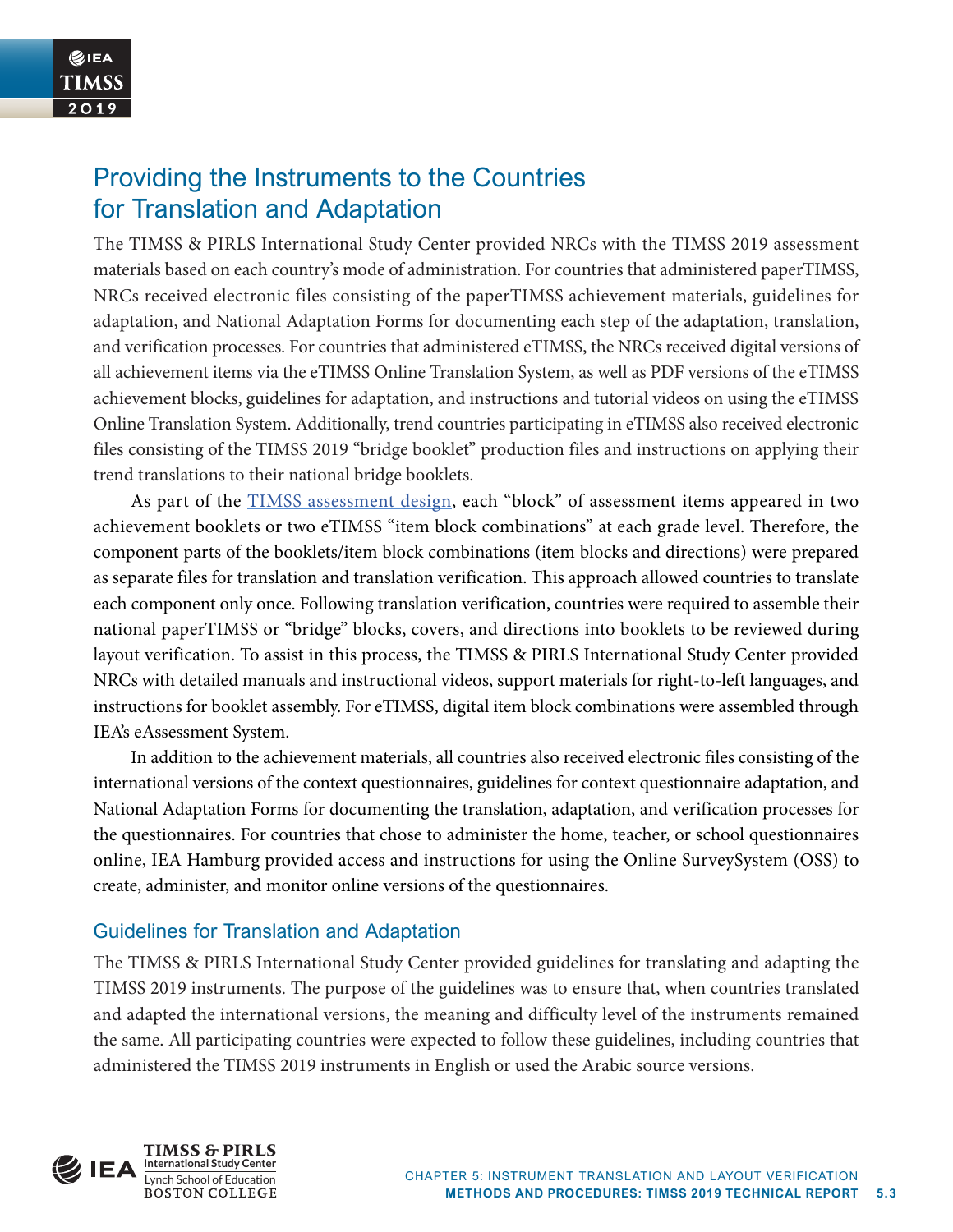In accordance with the guidelines, translators and reviewers ensured that:

- The translated texts had the same register (language level and degree of formality) as the source texts
- The translated texts had correct grammar and usage (e.g. subject/verb agreement, prepositions, verb tenses, etc.)
- The translated texts did not remove text from the source text and did not clarify or add more information
- The translated texts had equivalent qualifiers and modifiers appropriate for the target language
- Idiomatic expressions were translated appropriately, not necessarily word for word
- Spelling, punctuation, and capitalization in the target texts were appropriate for the target language and the country's national context.

After the field test, the TIMSS & PIRLS International Study Center provided NRCs with a list of changes made to the international versions that they could refer to while preparing their assessment instruments for the main data collection. This information helped minimize the translation burden by highlighting the necessary changes to the translations before data collection.

# TIMSS 2019 Arabic International Reference Version

As has been the practice since 2007, Arabic reference versions of the TIMSS 2019 instruments were made available to participating Arabic-speaking countries to serve as a starting point for preparing their national instruments. The Arabic reference versions were first created for the field test, and then updated by the same team of experts for the main data collection. This was done both for paper and digital versions of the assessment.

In TIMSS 2019, Arabic reference versions were offered for the following materials:

- Grade 4 achievement instruments
- Grade 4 less difficult mathematics achievement booklets
- Grade 8 achievement instruments
- Grade 4 context questionnaires for students, parents, teachers, and schools
- Grade 8 context questionnaires for students, teachers, and schools

The initial translation of the TIMSS 2019 instruments into Arabic was conducted in accordance with the general guidelines for translation and adaptation. The translation was produced by a team of linguists (two expert translators, one reconciler, and one proofreader) from BranTra, an independent translation agency based in Brussels, Belgium. The translators produced two separate translations that were reviewed



②IEA **TIMSS**  $2019$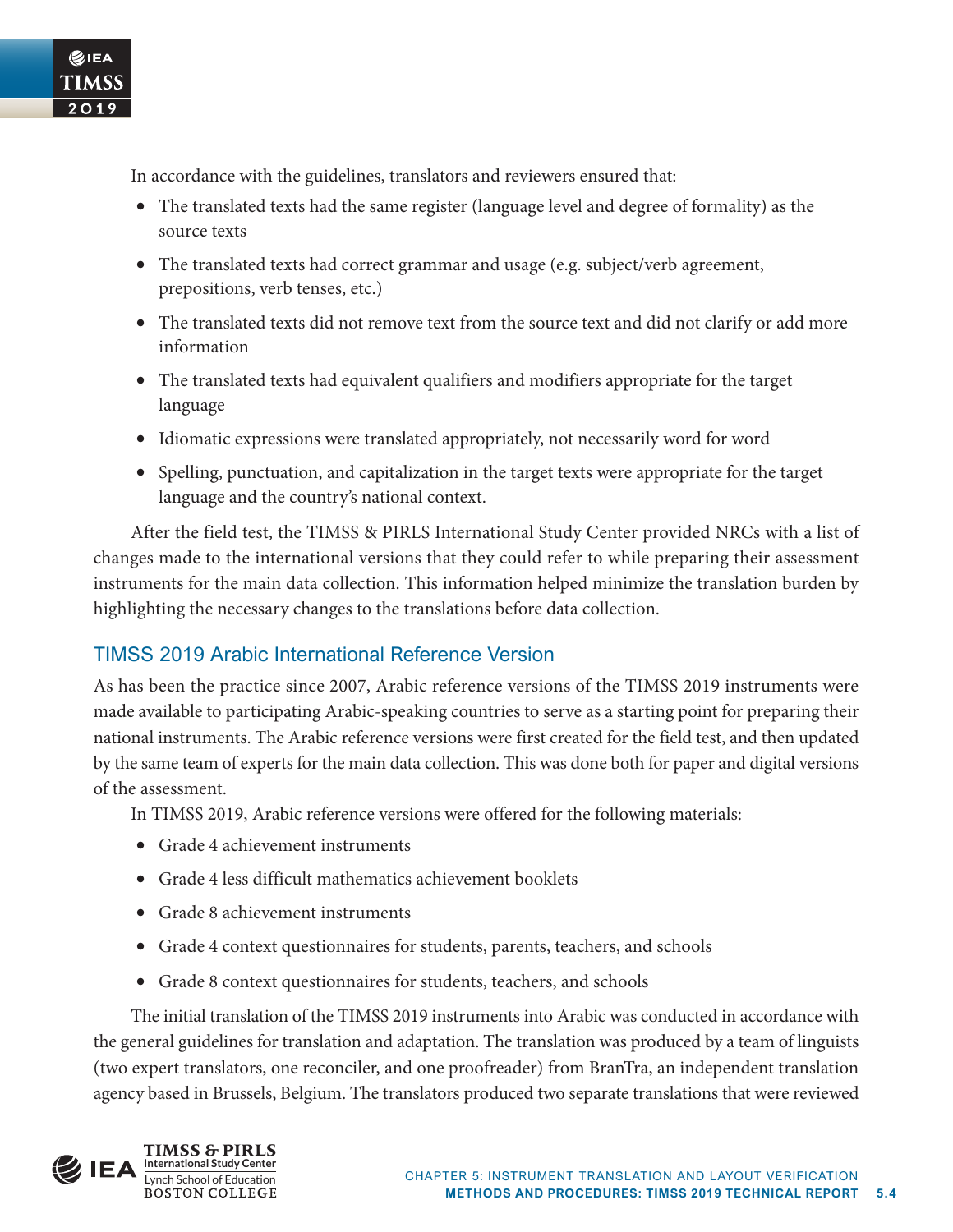and compared against one another. In the case of differences between the two translations, the reconciler selected the most appropriate translation for use in the field test instruments. The resulting draft versions then underwent a second review by experienced NRCs to assess the content and terminology used in specific school subjects at the target grades in a variety of Arabic-speaking countries. Upon completion of the content review, the recommendations were taken into consideration and the translations were revised accordingly. The final translations were then sent to the TIMSS & PIRLS International Study Center to produce the right-to-left Arabic reference materials.

The TIMSS & PIRLS International Study Center used the Middle Eastern Version of Adobe® InDesign® software to create the paper Arabic-reference production files with CopyFlow Gold® to import the translation from rich-text format (RTF) into InDesign. After importing the translations, the TIMSS & PIRLS International Study Center applied fonts, styles, and graphics to the instruments and reviewed the materials to ensure that the translations and layout resembled the international version aside from the right-to-left format. Before the release of the TIMSS 2019 Arabic paper reference versions, an additional optical check was performed to verify the layout of the Arabic version and eradicate any remaining errors or issues that occurred during the import process. The multiple stages of translation and review of the Arabic reference instruments ensured that they were an adequate starting point for Arabic-speaking countries to use in preparing their national versions.

For eTIMSS, the Arabic reference translations were imported into the eTIMSS Online Translation System for Arabic-speaking countries that requested to start with this source version. All graphics were automatically flipped and countries were given instructions on how to revert this if they required certain graphics to be viewed left-to-right in their national education context. Further assistance was provided to the eTIMSS Arabic-speaking countries during layout verification for any right-to-left issues that NRCs were not able to adjust themselves.

# Blocks of Achievement Items Designated to Measure Trends

According to the TIMSS design, about two-thirds of the items are carried over from one cycle to the next for the purpose of measuring changes in student achievement over time. Therefore, TIMSS 2019 included some items previously used in TIMSS 2015 and 2011. To ensure the quality of measuring TIMSS trends, the trend items must identical from cycle to cycle. For countries that previously participated in TIMSS 2011 or TIMSS 2015, the TIMSS 2019 trend blocks (including paper bridge booklets) were reviewed during translation and layout verification in comparison with those from the last cycle in which the country participated. If a country determined that changes to an item in a trend block were absolutely necessary (e.g., in order to correct a mistranslation discovered in a previous version), they were instructed to document the change for further review during the verification process. Trend items that underwent changes were not included in the scaling process or the estimation of the achievement scores for that country.

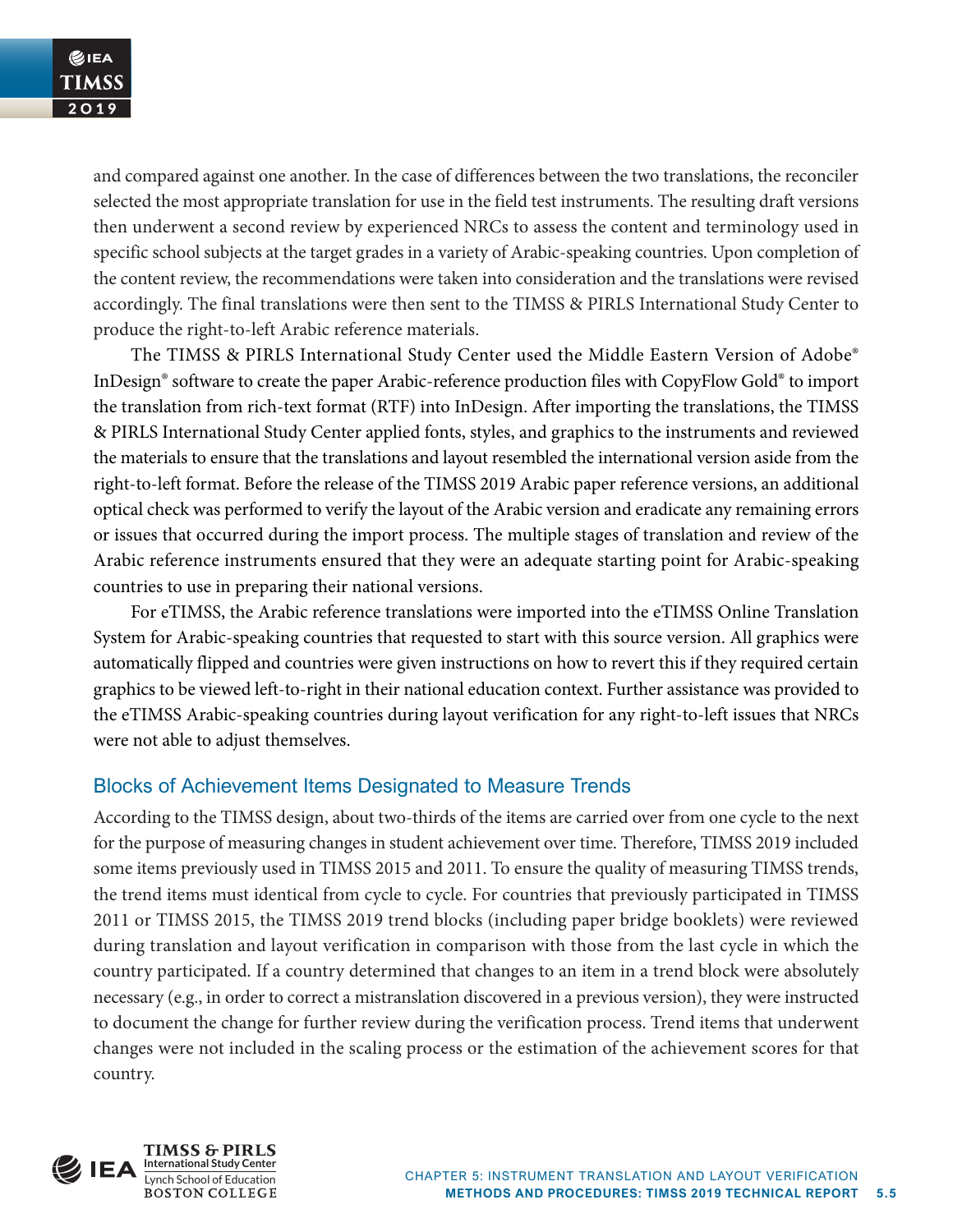### National Adaptations Forms

Each country prepared one National Adaptations Form (NAF) for each set of paperTIMSS achievement instruments and/or set of questionnaires in each language in which they were administered. NAFs are Excel documents formatted to contain the translations, adaptations, and verification history of each set of national instruments administered on paper. When countries translated and adapted their national paper instruments, the NAFs were filled out by the translators, reviewers, and NRCs. Documenting an adaptation in the NAF requires entering the identifying information (location and/or question number), an English back translation of the adaptation, and recoding instructions (if applicable). During verification, the verifiers reviewed the documentation in the NAFs and recorded any feedback. NRCs were responsible for updating the documentation within the NAFs after each round of international verification. To ease the process of documentation and review, the NAFs include designated areas for each stage of instrument preparation and verification.

For eTIMSS, NAFs were not external worksheets but instead built into the eTIMSS Online Translation System. All national adaptations and documentation for the eTIMSS instruments, as well as feedback from the verifiers was recorded directly into the eTIMSS Online Translation System. For archiving purposes, the translation system had a function to export all documentation including translations, adaptations, and comments from the translators, verifiers, and NRCs.

Countries administering eTIMSS were also provided with Bridge Verification Forms for the paper bridge booklets. Because the bridge booklets were comprised of each country's trend blocks and did not contain any new translations or adaptations, the Bridge Verification Forms were a simplified version of the NAF. These forms did not need to be filled out by NRCs but, rather, were used by the verifiers to document any deviations from trend and any layout issues noted during verification.

# Scope of Translation and Layout Verification in TIMSS 2019

For many countries, identifying the language of assessment, referred to as the "target" language, was relatively straightforward because there is a primary language used in the education system. However, some countries use more than one language of instruction in their education systems, and in these cases, they translated the TIMSS 2019 instruments into multiple languages. These multilingual countries also translated the context questionnaires and test administration scripts for each language assessed. In addition, some countries also translated the home questionnaire into additional languages in order to make the questionnaire more accessible to parents from different backgrounds.

For TIMSS 2019, 64 countries and 8 benchmarking participants prepared a total of 144 sets of achievement instruments and 145 sets of background questionnaires in 50 languages.<sup>1</sup> The instruments



<sup>1</sup> Counts may be inconsistent with Exhibits 5.1, 5.2, and 5.3 due to omission of benchmarking entities that share instruments with the national country participant and did not require additional translation and layout verification.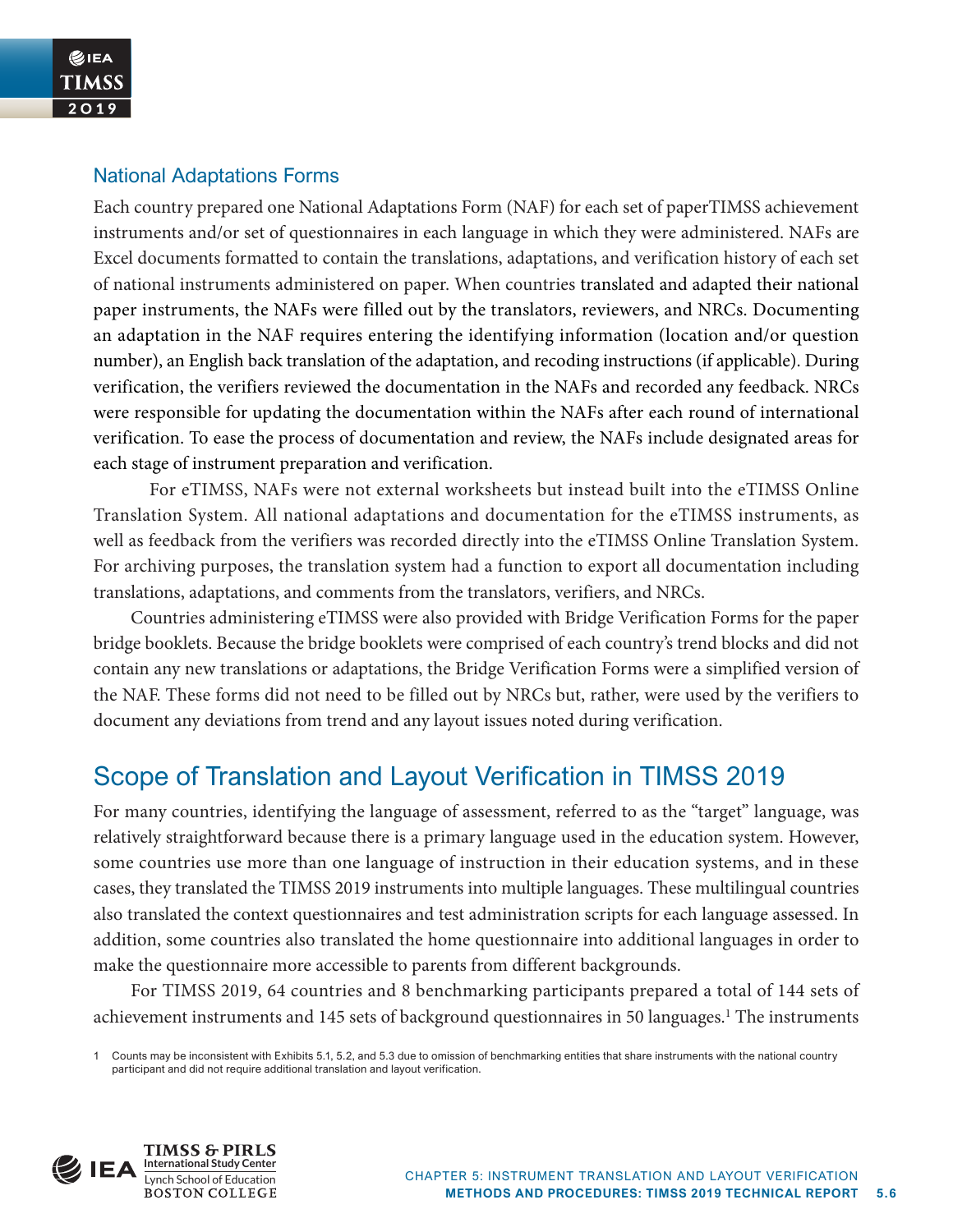were translated into 50 different languages across 58 participating countries and 6 benchmarking entities at the fourth grade, and across 39 countries and 7 benchmarking entities at the eighth grade. Of these participants, 31 countries and 4 benchmarking entities administered the TIMSS 2019 instruments in more than one language. The most common languages used were English (24 countries) and Arabic (10 countries).

Exhibits 5.1, 5.2, and 5.3 lists the target languages used for the TIMSS 2019 fourth grade assessment, the fourth grade less difficult mathematics assessment, and the eighth grade assessment, respectively.

|                   |                        | <b>Instruments</b>                |                                 |                                 |                                |                       |  |  |
|-------------------|------------------------|-----------------------------------|---------------------------------|---------------------------------|--------------------------------|-----------------------|--|--|
| <b>Country</b>    | <b>Language</b>        | <b>Achievement</b><br><b>Test</b> | <b>Student</b><br>Questionnaire | <b>Teacher</b><br>Questionnaire | <b>School</b><br>Questionnaire | Home<br>Questionnaire |  |  |
| Armenia           | Armenian               |                                   | ●                               | ●                               |                                |                       |  |  |
| Australia         | English                |                                   | ●                               |                                 |                                |                       |  |  |
| Austria           | German                 |                                   |                                 |                                 |                                |                       |  |  |
|                   | Azeri                  |                                   |                                 |                                 |                                |                       |  |  |
| Azerbaijan        | Russian                |                                   |                                 |                                 |                                |                       |  |  |
| Bahrain           | English                |                                   |                                 |                                 |                                |                       |  |  |
|                   | Arabic                 |                                   |                                 |                                 |                                |                       |  |  |
| Belgium (Flemish) | Dutch                  |                                   |                                 |                                 |                                |                       |  |  |
| <b>Bulgaria</b>   | Bulgarian              |                                   | O                               |                                 |                                |                       |  |  |
| Canada            | English                |                                   |                                 |                                 |                                |                       |  |  |
|                   | French                 |                                   |                                 |                                 |                                |                       |  |  |
| Chile             | Spanish                |                                   |                                 |                                 |                                |                       |  |  |
| Chinese Taipei    | Traditional<br>Chinese |                                   |                                 |                                 |                                |                       |  |  |
|                   | Croatian               |                                   |                                 |                                 |                                |                       |  |  |
| Croatia           | Italian                |                                   |                                 |                                 |                                |                       |  |  |
|                   | Serbian                |                                   |                                 |                                 |                                |                       |  |  |

### **Exhibit 5.1: Languages Used for the TIMSS 2019 Grade 4 Assessment Instruments**

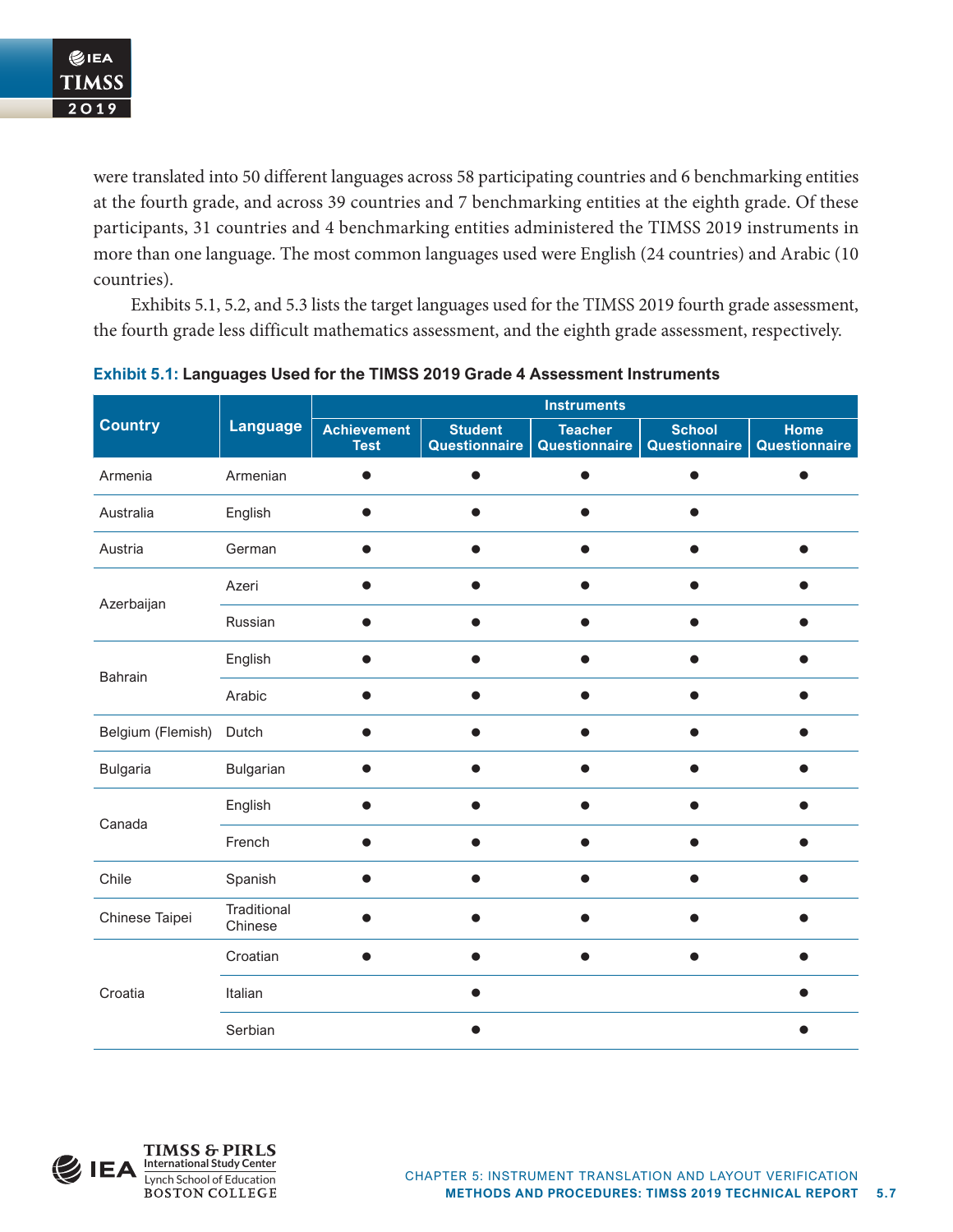|                          |                        | <b>Instruments</b>                |                                 |                                 |                                |                              |  |  |
|--------------------------|------------------------|-----------------------------------|---------------------------------|---------------------------------|--------------------------------|------------------------------|--|--|
| <b>Country</b>           | <b>Language</b>        | <b>Achievement</b><br><b>Test</b> | <b>Student</b><br>Questionnaire | <b>Teacher</b><br>Questionnaire | <b>School</b><br>Questionnaire | <b>Home</b><br>Questionnaire |  |  |
|                          | Greek                  |                                   | $\bullet$                       |                                 | $\bullet$                      |                              |  |  |
| Cyprus                   | English                |                                   |                                 |                                 |                                |                              |  |  |
| Czech Republic           | Czech                  |                                   | ۰                               |                                 |                                | Ð                            |  |  |
| Denmark                  | Danish                 |                                   | $\bullet$                       |                                 |                                |                              |  |  |
| England                  | English                |                                   | e                               |                                 |                                |                              |  |  |
| Finland                  | Finnish                |                                   |                                 |                                 |                                |                              |  |  |
|                          | Swedish<br>French      |                                   |                                 |                                 |                                |                              |  |  |
| France                   |                        |                                   |                                 |                                 |                                |                              |  |  |
| Georgia                  | Georgian               |                                   |                                 |                                 |                                |                              |  |  |
| Germany                  | German                 |                                   |                                 |                                 |                                |                              |  |  |
|                          | English                |                                   |                                 |                                 |                                |                              |  |  |
| Hong Kong SAR            | Traditional<br>Chinese |                                   |                                 |                                 |                                |                              |  |  |
| Hungary                  | Hungarian              |                                   |                                 |                                 |                                |                              |  |  |
| Iran,<br>Islamic Rep. of | Farsi                  |                                   |                                 |                                 |                                |                              |  |  |
| Ireland                  | English                |                                   |                                 |                                 |                                |                              |  |  |
|                          | Irish                  |                                   |                                 |                                 |                                |                              |  |  |
| Italy                    | Italian                |                                   |                                 |                                 |                                |                              |  |  |
| Japan                    | Japanese               |                                   |                                 |                                 |                                |                              |  |  |
| Kazakhstan               | Kazakh                 |                                   | ●                               |                                 |                                | ۰                            |  |  |
|                          | Russian                |                                   |                                 |                                 |                                |                              |  |  |
| Korea, Rep. of           | Korean                 |                                   |                                 |                                 |                                |                              |  |  |

#### **Exhibit 5.1: Languages Used for the TIMSS 2019 Grade 4 Assessment Instruments (continued)**

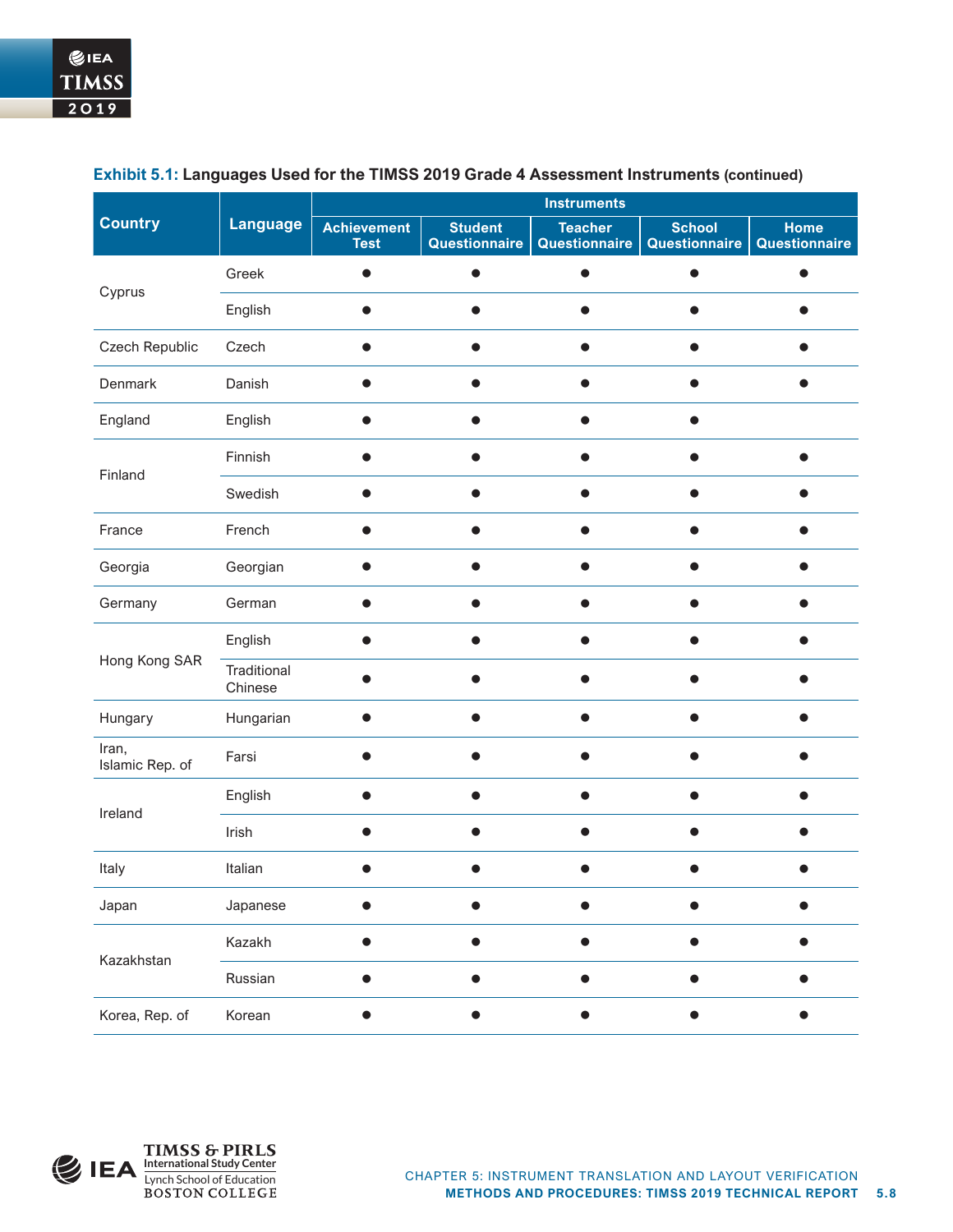|                       |                 | <b>Instruments</b>                |                                 |                                 |                                |                       |  |  |  |
|-----------------------|-----------------|-----------------------------------|---------------------------------|---------------------------------|--------------------------------|-----------------------|--|--|--|
| <b>Country</b>        | <b>Language</b> | <b>Achievement</b><br><b>Test</b> | <b>Student</b><br>Questionnaire | <b>Teacher</b><br>Questionnaire | <b>School</b><br>Questionnaire | Home<br>Questionnaire |  |  |  |
| Latvia                | Latvian         |                                   | ●                               |                                 |                                |                       |  |  |  |
|                       | Russian         | $\bullet$<br>●<br>$\bullet$<br>O  |                                 | ●                               |                                |                       |  |  |  |
|                       | Lithuanian      |                                   |                                 |                                 |                                |                       |  |  |  |
| Lithuania             | Polish          |                                   |                                 |                                 |                                |                       |  |  |  |
|                       | Russian         |                                   | Δ<br>●<br>●                     |                                 |                                |                       |  |  |  |
| Malta                 | Maltese         |                                   |                                 |                                 |                                |                       |  |  |  |
|                       | English         |                                   |                                 |                                 |                                |                       |  |  |  |
| Netherlands           | Dutch           |                                   |                                 |                                 |                                |                       |  |  |  |
| New Zealand           | English         |                                   |                                 |                                 |                                |                       |  |  |  |
| Northern Ireland      | English         |                                   |                                 |                                 |                                |                       |  |  |  |
| Norway (5)            | Bokmål          |                                   |                                 |                                 |                                |                       |  |  |  |
|                       | Nynorsk         |                                   |                                 |                                 |                                |                       |  |  |  |
| Oman                  | Arabic          |                                   |                                 |                                 |                                |                       |  |  |  |
|                       | English         |                                   |                                 |                                 |                                |                       |  |  |  |
| Poland                | Polish          |                                   |                                 |                                 |                                |                       |  |  |  |
| Portugal              | Portuguese      |                                   |                                 |                                 |                                |                       |  |  |  |
| Qatar                 | Arabic          |                                   |                                 |                                 |                                |                       |  |  |  |
|                       | English         |                                   |                                 |                                 |                                |                       |  |  |  |
| Russian<br>Federation | Russian         |                                   |                                 |                                 |                                |                       |  |  |  |
| Serbia                | Serbian         |                                   |                                 |                                 |                                |                       |  |  |  |

#### **Exhibit 5.1: Languages Used for the TIMSS 2019 Grade 4 Assessment Instruments (continued)**

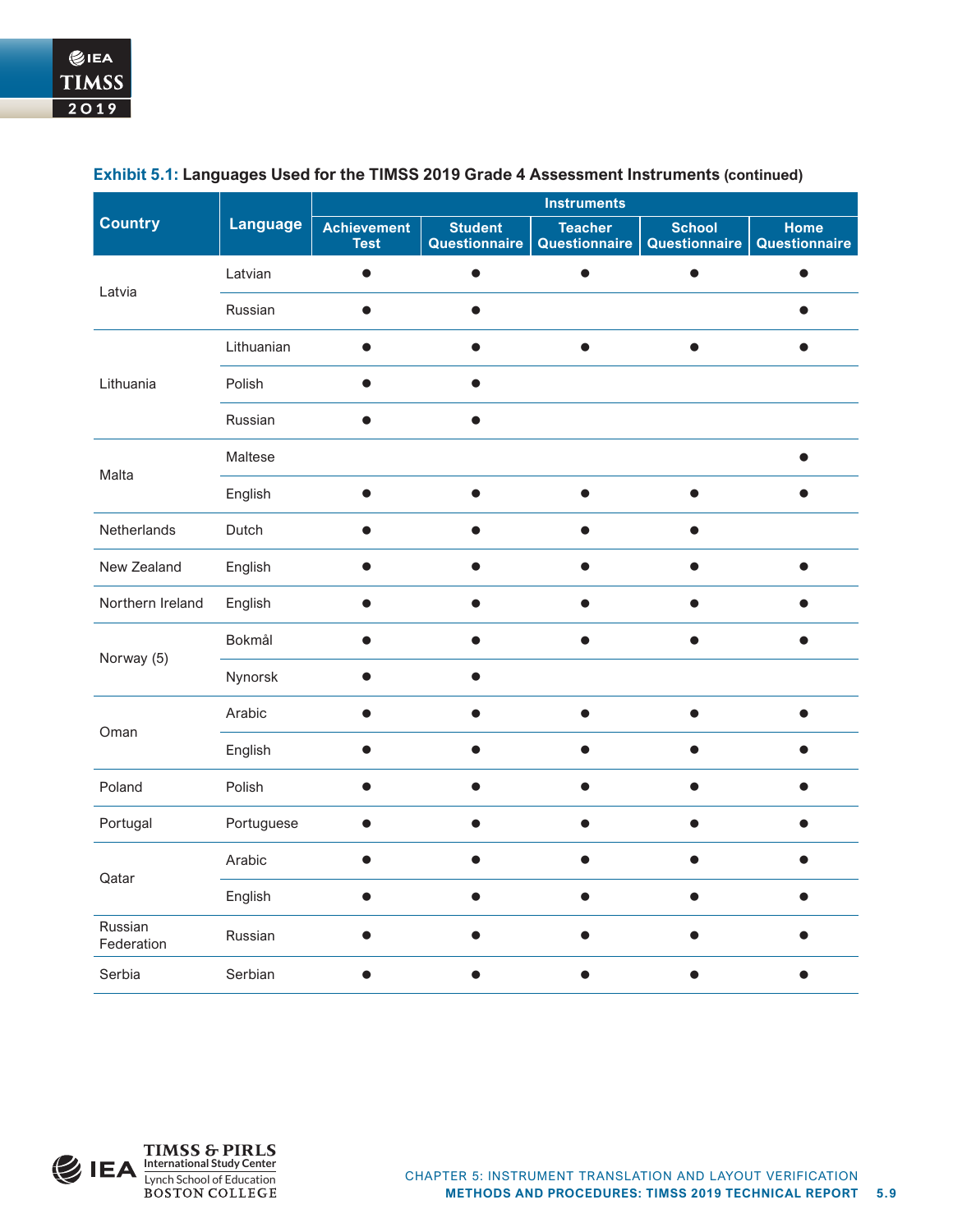|                      | <b>Language</b>        | <b>Instruments</b>                |                                 |                                 |                                |                              |  |  |  |
|----------------------|------------------------|-----------------------------------|---------------------------------|---------------------------------|--------------------------------|------------------------------|--|--|--|
| <b>Country</b>       |                        | <b>Achievement</b><br><b>Test</b> | <b>Student</b><br>Questionnaire | <b>Teacher</b><br>Questionnaire | <b>School</b><br>Questionnaire | <b>Home</b><br>Questionnaire |  |  |  |
|                      | English                |                                   |                                 |                                 |                                |                              |  |  |  |
| Singapore            | Traditional<br>Chinese |                                   |                                 |                                 |                                |                              |  |  |  |
|                      | Tamil                  |                                   |                                 |                                 |                                |                              |  |  |  |
| Slovak Republic      | Malay                  |                                   |                                 |                                 |                                |                              |  |  |  |
|                      | Slovak                 |                                   |                                 |                                 |                                |                              |  |  |  |
|                      | Hungarian              |                                   |                                 |                                 |                                |                              |  |  |  |
|                      | Spanish                |                                   |                                 |                                 | $\bullet$                      |                              |  |  |  |
|                      | Catalan                |                                   | ●                               |                                 |                                | D                            |  |  |  |
| Spain                | Valencian              |                                   |                                 |                                 |                                |                              |  |  |  |
|                      | Galician               |                                   |                                 |                                 |                                |                              |  |  |  |
|                      | <b>Basque</b>          |                                   |                                 |                                 |                                |                              |  |  |  |
| Sweden               | Swedish                |                                   |                                 |                                 |                                |                              |  |  |  |
| Turkey (5)           | Turkish                |                                   |                                 |                                 |                                |                              |  |  |  |
| <b>United Arab</b>   | Arabic                 |                                   |                                 |                                 |                                |                              |  |  |  |
| Emirates             | English                |                                   |                                 |                                 |                                |                              |  |  |  |
| <b>United States</b> | English                |                                   |                                 |                                 |                                |                              |  |  |  |

#### **Exhibit 5.1: Languages Used for the TIMSS 2019 Grade 4 Assessment Instruments (continued)**

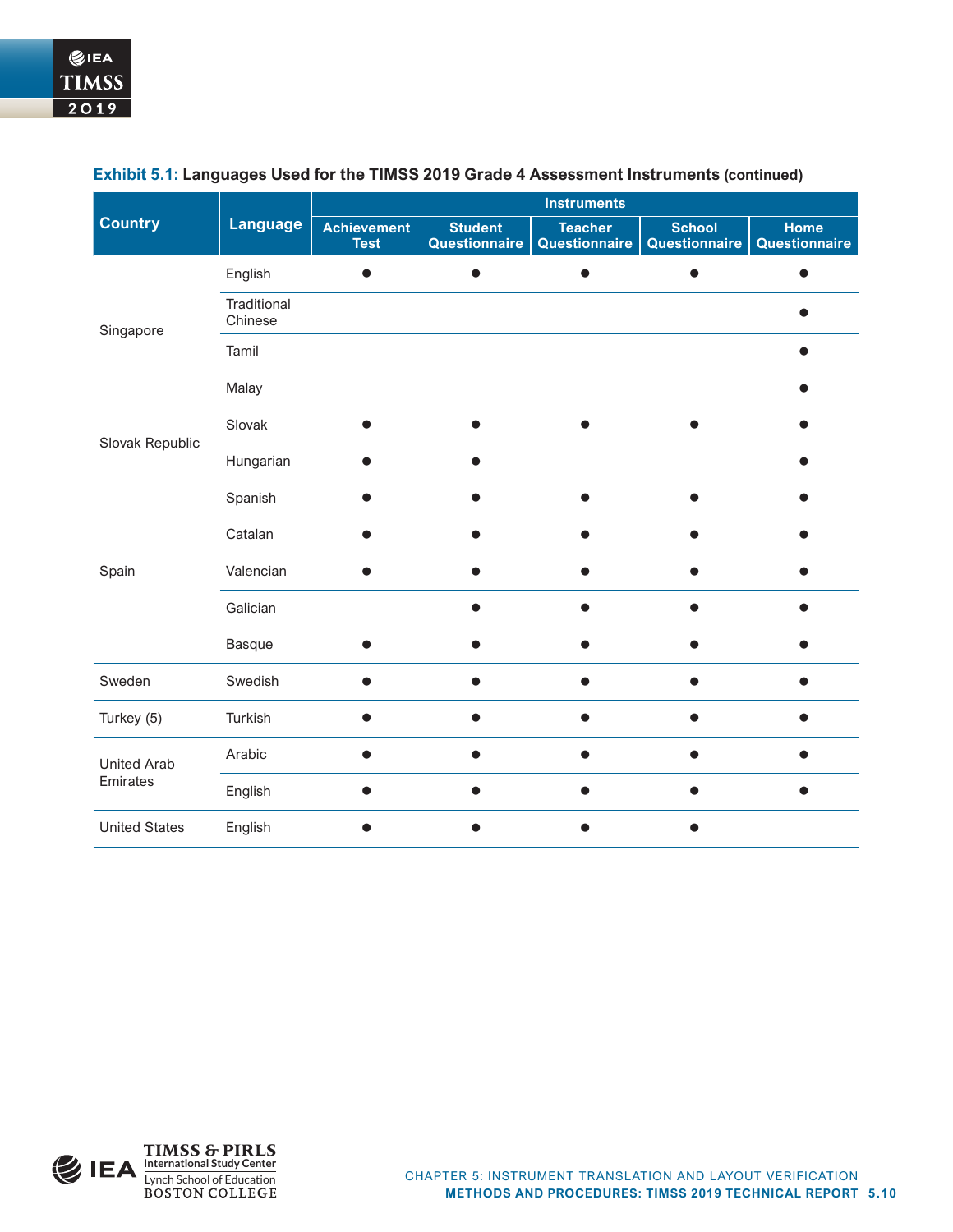#### **Country Language Instruments Achievement Test Student Questionnaire Teacher Questionnaire School Questionnaire Home Questionnaire** Albania Albanian • • • • • Bosnia and Herzegovina Bosnian • • • • • Croatian • • • • • Serbian • • • • • Kosovo Albanian • • • • • Kuwait Arabic • • • • • English • • • • • Montenegro Montenegrin<br>(Cyrillic) (Cyrillic) • • • • • Morocco Arabic • • • • • North Macedonia Macedonian • • • • • Albanian • • • • • Pakistan Urdu • • • • • English • • • • • Sindhi • • • • • Philippines English ● ● ● ● ● ● Saudi Arabia Arabic • • • • • English • • • • • South Africa (5) Afrikaans • • • • • English • • • • •

#### **Exhibit 5.2: Languages Used for the TIMSS 2019 Grade 4 Less Difficult Mathematics Assessment Instruments**

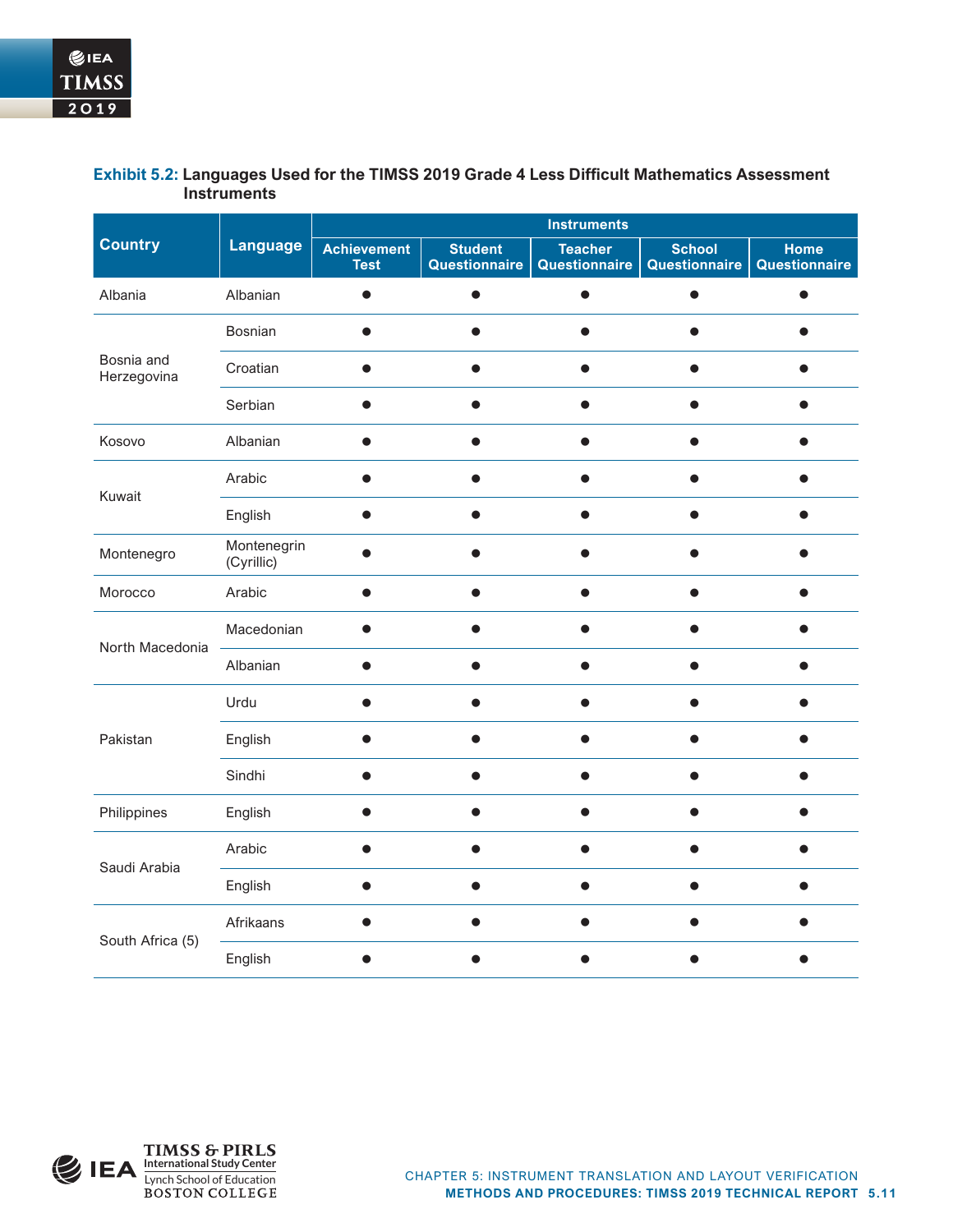|                          |                        | <b>Instruments</b>                |                                                                                 |                                         |                                |  |  |
|--------------------------|------------------------|-----------------------------------|---------------------------------------------------------------------------------|-----------------------------------------|--------------------------------|--|--|
| <b>Country</b>           | <b>Language</b>        | <b>Achievement</b><br><b>Test</b> | <b>Student</b><br>Questionnaire                                                 | <b>Teacher</b><br><b>Questionnaires</b> | <b>School</b><br>Questionnaire |  |  |
| Australia                | English                | $\bullet$                         | $\bullet$                                                                       |                                         |                                |  |  |
| Bahrain                  | English                | 0                                 |                                                                                 |                                         |                                |  |  |
|                          | Arabic                 | ●                                 |                                                                                 |                                         |                                |  |  |
|                          | English                | ●                                 |                                                                                 |                                         |                                |  |  |
| Canada <sup>1</sup>      | French                 | O                                 |                                                                                 |                                         |                                |  |  |
| Chile                    | Spanish                | - 11                              |                                                                                 |                                         |                                |  |  |
| Chinese Taipei           | Traditional<br>Chinese |                                   |                                                                                 |                                         |                                |  |  |
|                          | Greek                  | $\bullet$                         |                                                                                 |                                         |                                |  |  |
| Cyprus<br>Egypt          | English                |                                   |                                                                                 |                                         |                                |  |  |
|                          | Arabic                 |                                   |                                                                                 |                                         |                                |  |  |
|                          | English                |                                   |                                                                                 |                                         |                                |  |  |
| England                  | English                |                                   |                                                                                 |                                         |                                |  |  |
| Finland                  | Finnish                |                                   |                                                                                 |                                         |                                |  |  |
|                          | Swedish                |                                   | $\bullet$<br>$\bullet$<br>$\bullet$<br>$\bullet$<br>$\bullet$<br>$\bullet$<br>n |                                         |                                |  |  |
| France                   | French                 |                                   |                                                                                 |                                         |                                |  |  |
| Georgia                  | Georgian               |                                   |                                                                                 |                                         |                                |  |  |
|                          | English                |                                   |                                                                                 |                                         |                                |  |  |
| Hong Kong SAR            | Traditional<br>Chinese |                                   |                                                                                 |                                         |                                |  |  |
| Hungary                  | Hungarian              |                                   |                                                                                 |                                         |                                |  |  |
| Iran,<br>Islamic Rep. of | Farsi                  |                                   |                                                                                 |                                         |                                |  |  |
| Ireland                  | English                |                                   |                                                                                 |                                         |                                |  |  |
|                          | Irish                  |                                   |                                                                                 |                                         |                                |  |  |

#### **Exhibit 5.3: Languages Used for the TIMSS 2019 Grade 8 Assessment Instruments**

1 Canada only participated at Grade 8 in the benchmarking regions of Ontario and Quebec.

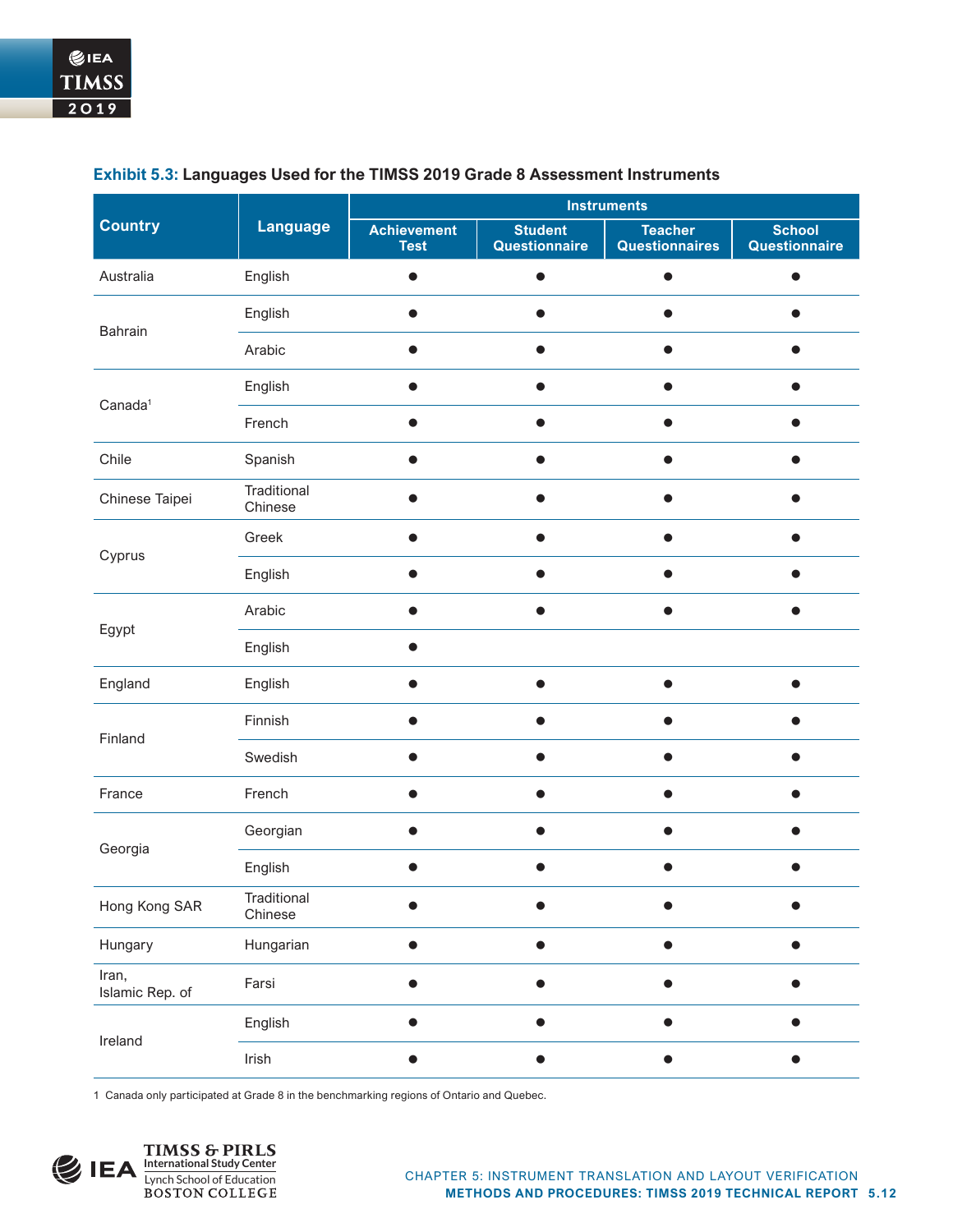|                     |                      | <b>Instruments</b>                |                                 |                                         |                                |  |  |
|---------------------|----------------------|-----------------------------------|---------------------------------|-----------------------------------------|--------------------------------|--|--|
| <b>Country</b>      | <b>Language</b>      | <b>Achievement</b><br><b>Test</b> | <b>Student</b><br>Questionnaire | <b>Teacher</b><br><b>Questionnaires</b> | <b>School</b><br>Questionnaire |  |  |
| Israel              | Hebrew               | $\bullet$                         | $\bullet$                       | ●                                       |                                |  |  |
|                     | Arabic               | 0                                 |                                 |                                         | D                              |  |  |
| Italy               | Italian              | $\bullet$                         |                                 |                                         |                                |  |  |
| Japan               | Japanese             | ●                                 | $\bullet$                       |                                         | ●                              |  |  |
| Jordan <sup>2</sup> | Arabic               | $\bullet$                         | $\bullet$                       | 0                                       | $\bullet$                      |  |  |
|                     | English <sup>2</sup> | $\bullet$                         |                                 |                                         |                                |  |  |
|                     | Kazakh               | ٠                                 |                                 |                                         |                                |  |  |
| Kazakhstan          | Russian              |                                   |                                 |                                         |                                |  |  |
| Korea, Rep. of      | Korean               |                                   |                                 |                                         |                                |  |  |
| Kuwait              | Arabic               |                                   |                                 |                                         |                                |  |  |
|                     | English              |                                   |                                 |                                         |                                |  |  |
| Lebanon             | English              |                                   |                                 |                                         |                                |  |  |
|                     | French               |                                   |                                 | ●<br>n<br>$\bullet$                     |                                |  |  |
|                     | Lithuanian           | D                                 | $\bullet$                       |                                         |                                |  |  |
| Lithuania           | Polish               |                                   |                                 |                                         |                                |  |  |
|                     | Russian              |                                   |                                 |                                         |                                |  |  |
|                     | Malay                |                                   | 0                               |                                         |                                |  |  |
| Malaysia            | English              | 0                                 |                                 |                                         |                                |  |  |
|                     | Arabic               | $\bullet$                         | $\bullet$                       |                                         |                                |  |  |
| Morocco             | French               | $\bullet$                         |                                 |                                         |                                |  |  |
| New Zealand         | English              |                                   |                                 |                                         |                                |  |  |

#### **Exhibit 5.3: Languages Used for the TIMSS 2019 Grade 8 Assessment Instruments (continued)**

2 For Jordan, the Grade 8 Achievement Test in English did not undergo international adaptation/translation verification.

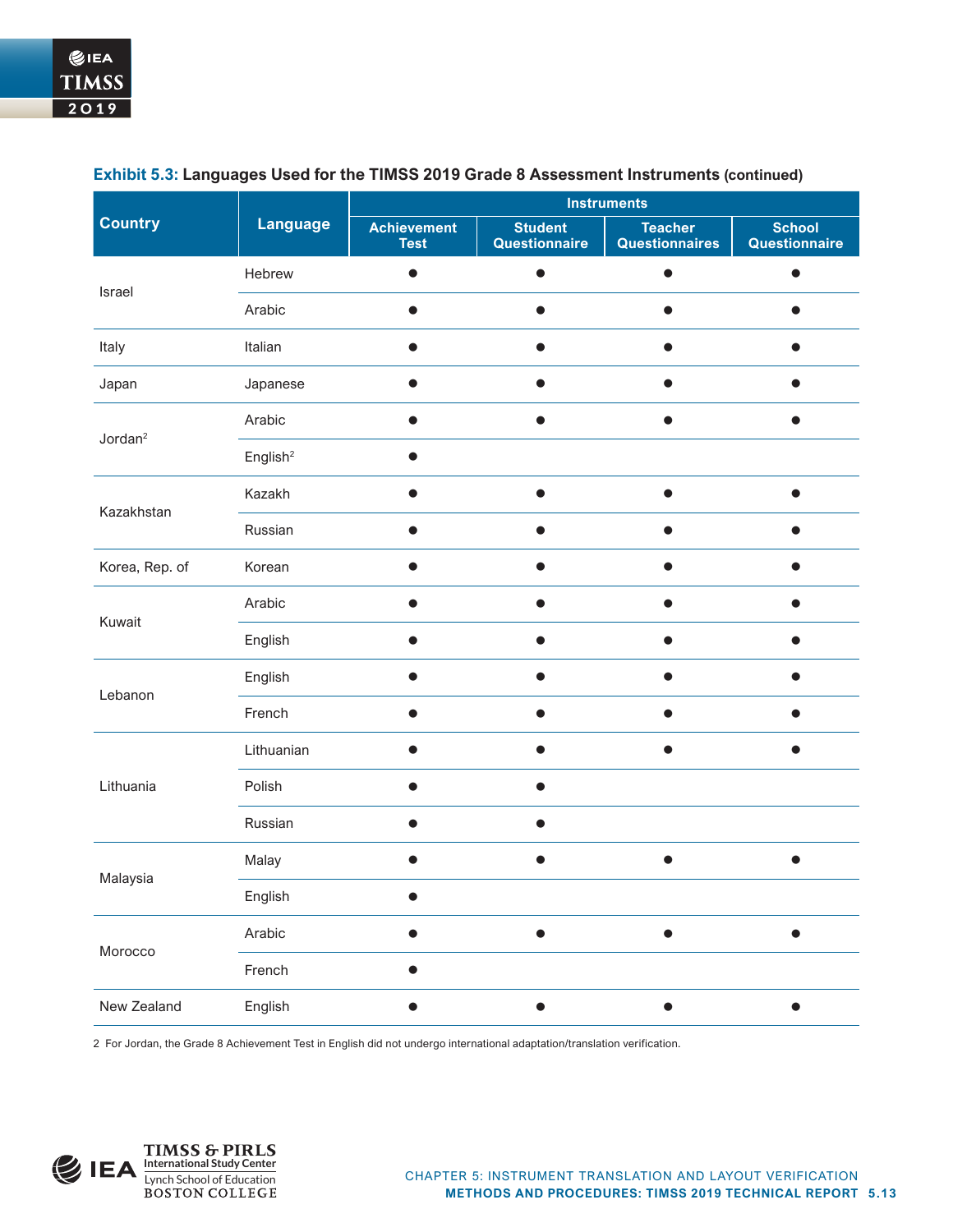|                           |                 | <b>Instruments</b>                |                                 |                                  |                                |  |  |
|---------------------------|-----------------|-----------------------------------|---------------------------------|----------------------------------|--------------------------------|--|--|
| <b>Country</b>            | <b>Language</b> | <b>Achievement</b><br><b>Test</b> | <b>Student</b><br>Questionnaire | <b>Teacher</b><br>Questionnaires | <b>School</b><br>Questionnaire |  |  |
| Norway (9)                | Bokmål          |                                   |                                 |                                  |                                |  |  |
|                           | Nynorsk         |                                   |                                 |                                  |                                |  |  |
| Oman                      | Arabic          |                                   |                                 |                                  |                                |  |  |
|                           | English         |                                   |                                 |                                  |                                |  |  |
| Portugal                  | Portuguese      |                                   |                                 |                                  |                                |  |  |
| Qatar                     | Arabic          |                                   |                                 |                                  |                                |  |  |
|                           | English         |                                   |                                 |                                  |                                |  |  |
| Romania                   | Romanian        |                                   |                                 |                                  |                                |  |  |
| <b>Russian Federation</b> | Russian         |                                   |                                 |                                  |                                |  |  |
| Saudi Arabia              | Arabic          |                                   |                                 |                                  |                                |  |  |
|                           | English         |                                   |                                 |                                  |                                |  |  |
| Singapore                 | English         |                                   |                                 |                                  |                                |  |  |
| South Africa (9)          | English         |                                   |                                 |                                  |                                |  |  |
|                           | Afrikaans       |                                   |                                 |                                  |                                |  |  |
| Sweden                    | Swedish         |                                   |                                 |                                  |                                |  |  |
| Turkey                    | Turkish         |                                   |                                 |                                  |                                |  |  |
| <b>United Arab</b>        | Arabic          |                                   |                                 |                                  |                                |  |  |
| Emirates                  | English         |                                   |                                 |                                  |                                |  |  |
| <b>United States</b>      | English         |                                   |                                 |                                  |                                |  |  |

#### **Exhibit 5.3: Languages Used for the TIMSS 2019 Grade 8 Assessment Instruments (continued)**

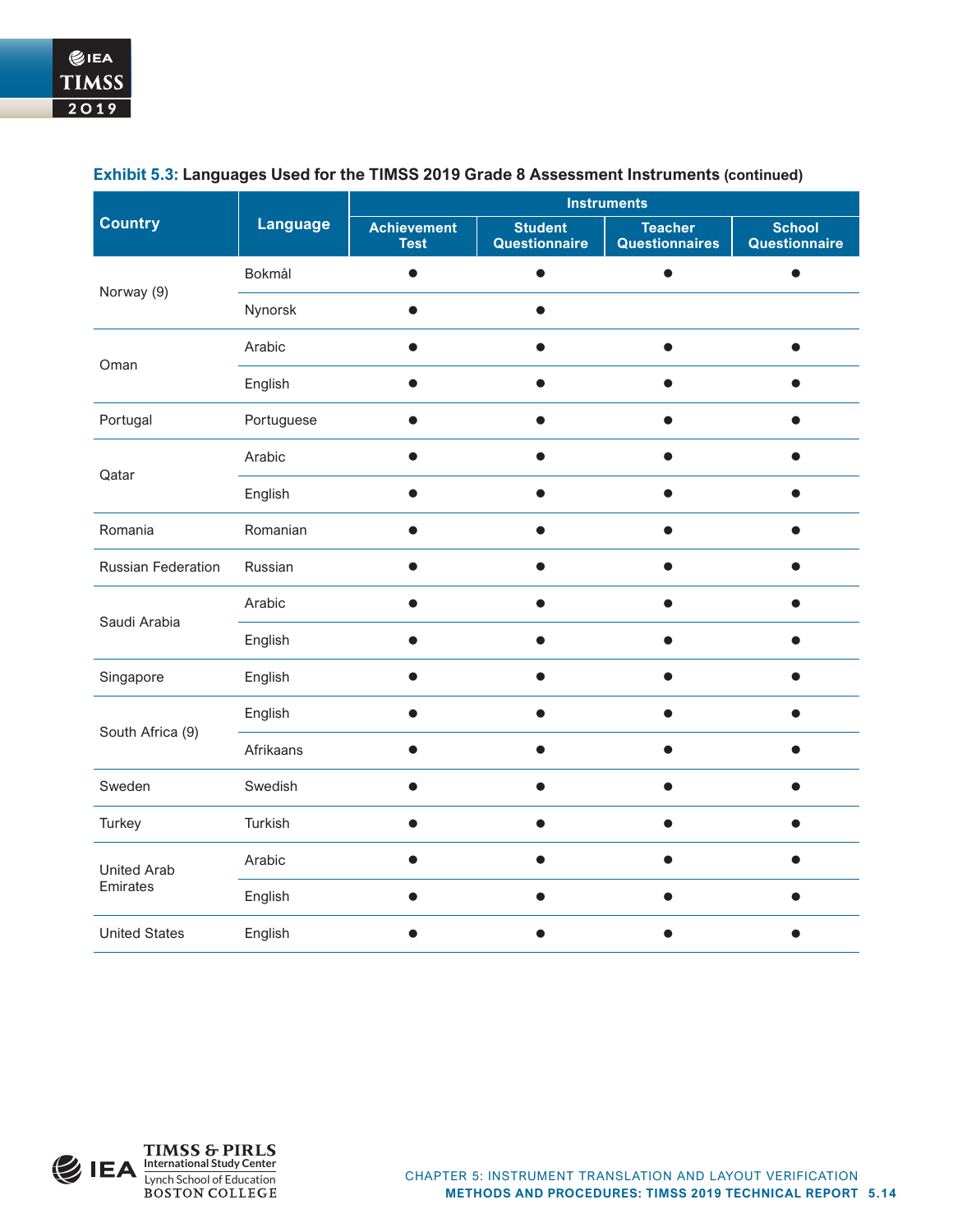# Translation and Translation Verification

### Translators and Reviewers

②IEA **TIMSS**  $2019$ 

> All countries and benchmarking participants were advised to hire highly qualified translators and reviewers well suited to the task of working with the TIMSS materials.

Essential qualifications for translators and reviewers included:

- Excellent knowledge of English
- Excellent knowledge of the target language
- Experience in the country's cultural context
- Experience translating texts in the subject areas related to the TIMSS assessment (mathematics and science).

The primary responsibility of the reviewer was assessing the readability and accuracy of the translation for the target population. In addition to excellent language skills and knowledge of the country's cultural context, reviewers were expected to have experience with students in the target grade (preferably as a school teacher).

In cases where several translators and reviewers were needed to distribute the work, NRCs were responsible for maintaining the consistency of the translations within and across instruments. Countries that administered the assessment in more than one language were advised to employ translators and reviewers that were highly proficient in the various languages to ensure the consistency of the translations and adaptations across different language versions.

# Translation and Adaptation of the Achievement Instruments

One of the main challenges in translating TIMSS achievement blocks is finding appropriate terms and expressions in the target language(s) that convey the same meaning and style of text as the international version. When adapting and translating expressions with more contextually appropriate terms, translators ensured that the meaning and difficulty of the item remained the same as the international version. In particular, it was important that adaptation/translation did not simplify or clarify the text in such a way as to provide a hint or definition of the meaning of a question. Translators also ensured the consistency of adaptations and translations from item to item. For multiple-choice items, translators were instructed to pay particular attention to the literal and synonymous matches of text in both the question stem and answer options. Any matches in the international version were required to be maintained in the translated national version.

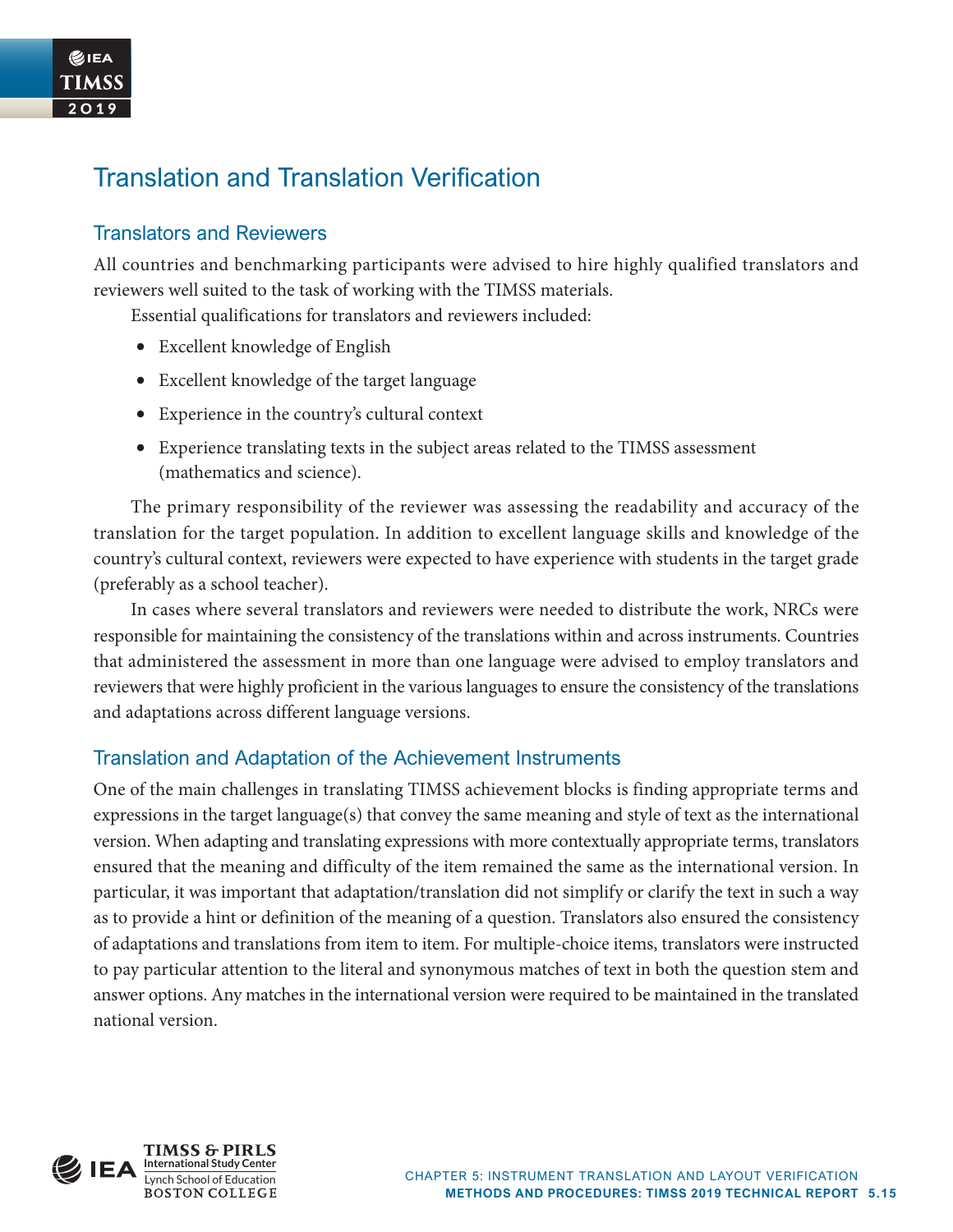Although NRCs were strongly advised to keep adaptations to a minimum, some adaptations were necessary in order to prevent students from facing unfamiliar contexts or vocabulary that could hinder their ability to read and understand the item. For example, a reference to the working week as Monday to Friday might be adapted according to national customs. Similarly, a word such as "flashlight" in American English would be adapted to "torch" in British English. In TIMSS 2019, most of the adaptations were in respect to national conventions of measurement (e.g. metric vs imperial units), mathematical notation (e.g. decimal separator, multiplication sign), punctuation, and expressions of date and time. In addition, fictional names of characters and places were modified to similar names in the target language. When adapting the names of fictional cities or towns, translators were instructed not to use real names of places to prevent student responses' from being influenced by their perceptions and knowledge of the real locations.

Within the TIMSS items, some terms were not to be changed or adapted beyond translation. Examples included proper names of actual people and places, as well as the fictional currency "zed" which is used in TIMSS items to denote currency. To aid in the standardization of common adaptations across countries, the TIMSS & PIRLS International Study Center provided a list of specific examples of acceptable and unacceptable adaptations, including a list of measurement conversions.

# Translation and Adaptation of the Context Questionnaires

Translation procedures for the questionnaires differed from the achievement blocks in that participating countries were required to adapt some terms to ensure that questions were appropriate for the national context and education system. The terms requiring adaptation were listed in angle brackets in the international version with a description of what country-specific information was needed. For example, <language of test> and <fourth grade> would be adapted to the actual language and grade in which the assessment is administered—in the Netherlands, these terms would be replaced by equivalents "Nederlands" (Dutch) and "groep 6" (grade 4).

The guidelines for translation and adaptation contained detailed descriptions of the required questionnaire adaptations, including the intent of each adaptation to help translators select the appropriate national term or expression to convey the intended meaning. For TIMSS 2019, the main difficulties encountered in adapting the questionnaires involved terminology, specific educational contexts, and, for a few countries, consistency across multiple languages of administration.

Countries were permitted to add a limited number of questions to the questionnaires that were of national interest. To avoid influencing responses to the international questions, NRCs were advised to place these national questions at the end of the corresponding module or questionnaire and to ensure these questions adopted the same format as the rest of the questionnaire. All national questions required approval by the TIMSS & PIRLS International Study Center before inclusion in the final questionnaires.

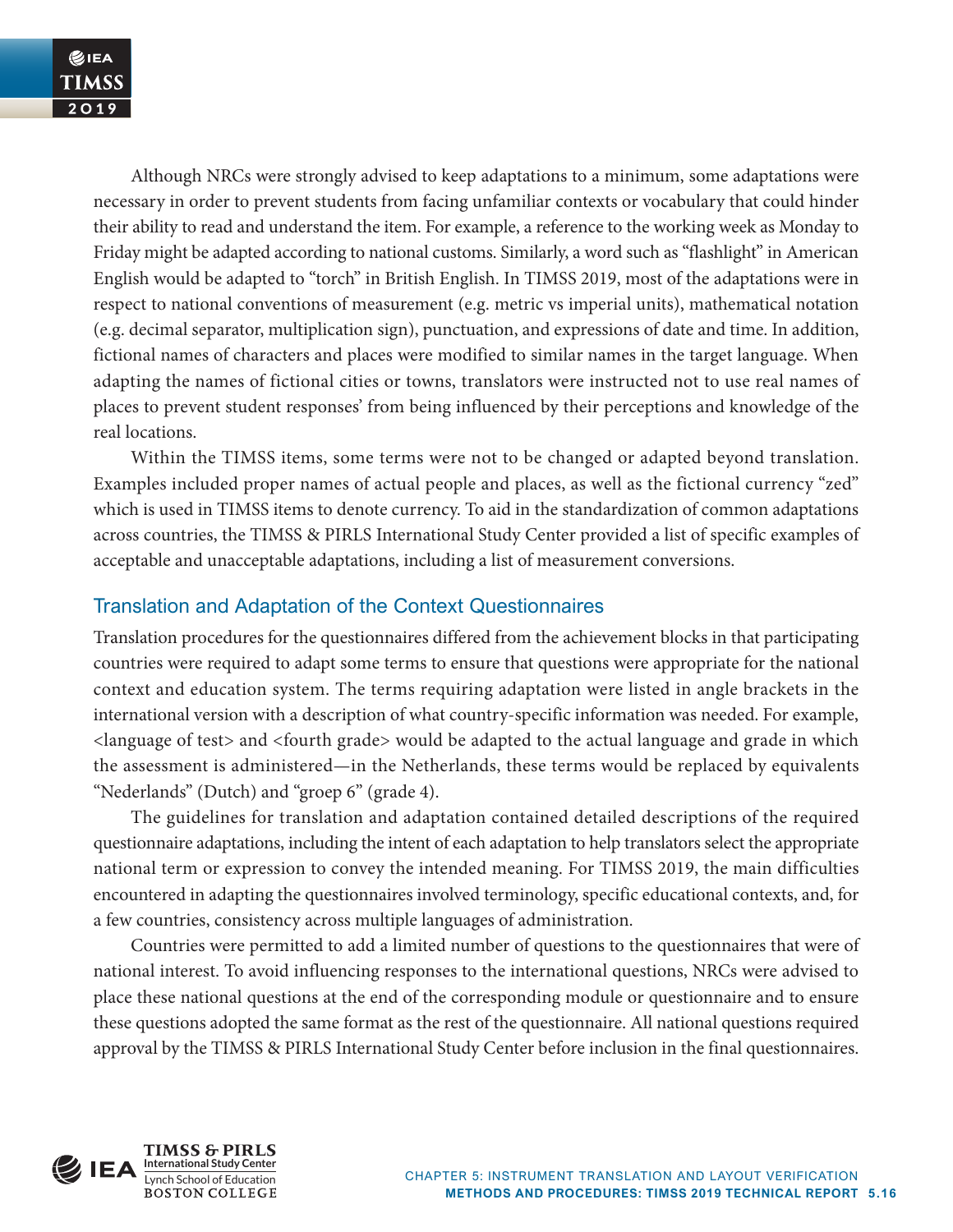### International Translation Verification

After the instruments were translated and adapted, they were submitted to IEA Amsterdam for translation verification. For TIMSS 2019, the international translation verifiers were responsible for reviewing and documenting the quality of the national instruments and their comparability to the international instruments.

The required qualifications for international translation verifiers were:

- Fluency in English
- Mother tongue proficiency in the target language
- Formal credentials as translators working in English
- University-level education and (if possible) familiarity with the subject area
- Residency in the target country, or close contact with the country and its culture.

IEA Amsterdam in collaboration with cApStAn Linguistic Quality Control trained the international translation verifiers and provided them with a comprehensive set of instructional materials to support their work. For TIMSS 2019, web-based seminars were used to train and provide verifiers with information about TIMSS and the assessment instruments. Each verifier received a document containing the description of the adaptation and translation guidelines, the relevant manuals and instruments, and a document with the directions and instructions for reviewing the national instruments and documenting deviations from the international version.

#### **The Translation Verification Process**

The instruction and training given to the verifiers emphasized the importance of maintaining the same meaning and difficulty level of the translations as in the international versions and ensuring that translations and adaptations were adequate and consistent within and across national instruments. The translation verification process involved:

- Checking the accuracy, linguistic correctness, and comparability of the translation and adaptations of the achievement items and questionnaires
- Documenting any deviations between the national and international versions, including additions, deletions, and mistranslations
- Suggesting an alternative translation/adaptation to improve the accuracy and comparability of the national instruments.

Verifiers provided feedback on the quality of the translated and adapted texts directly in the instruments, in the accompanying NAFs, and/or in the eTIMSS Online Translation System. Verifiers were asked to correct the text of the assessment items and questionnaires and/or to add notes specifying

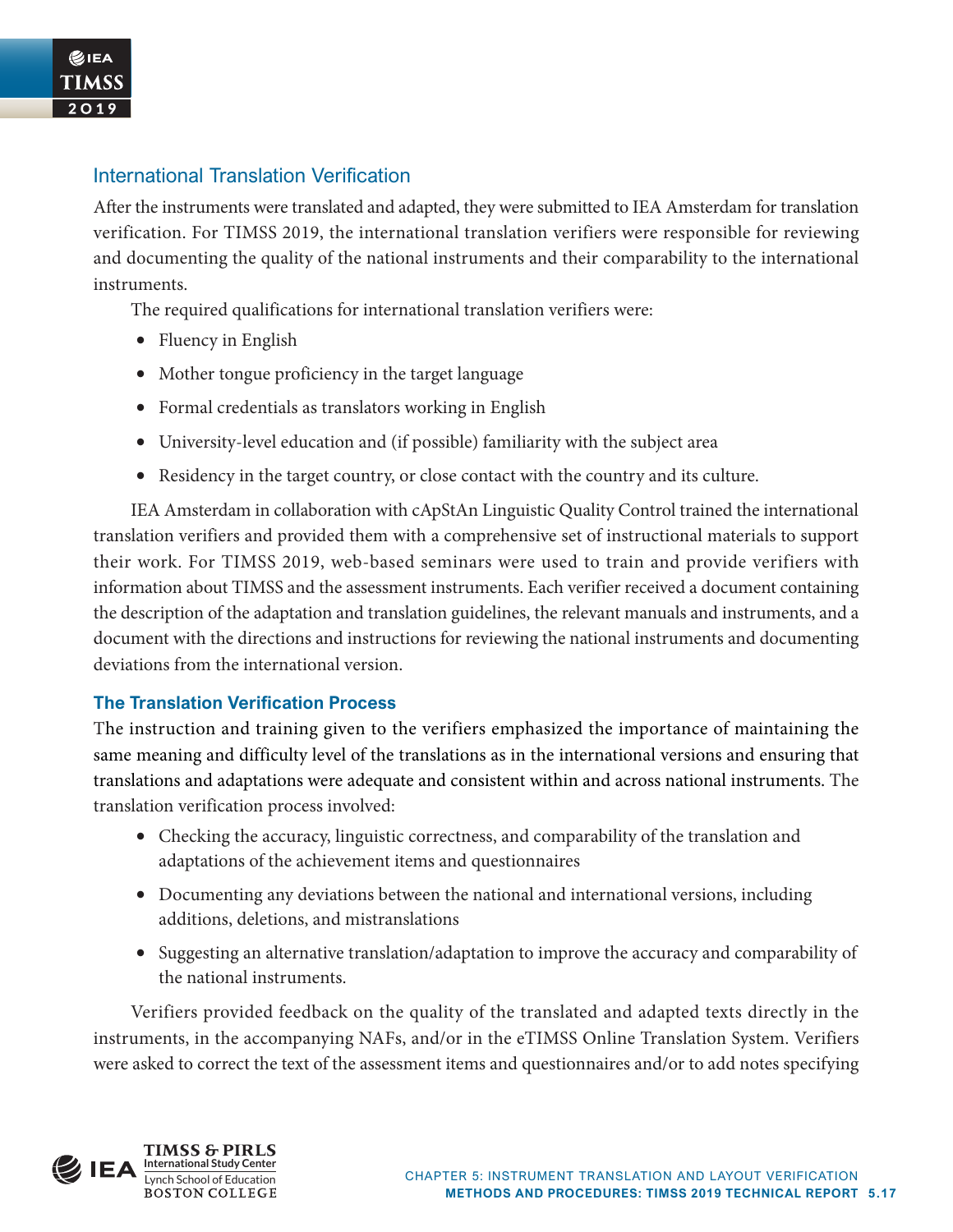errors using either "Sticky Notes" in Adobe PDFs, "Track Changes" and "New Comment" functions in Microsoft Word or the "Add comment" button in the eTIMSS Translation System.

For paper-based instruments, all comments viewed by the verifiers as major issues or deviations in the adaptation/translation were entered in the NAF. For eTIMSS achievement materials all verifier comments were recorded in the eTIMSS Online Translation System. All verifier comments were accompanied by a code to help NRCs understand the severity and type of deviation of the translated text from the international version (see Exhibit 5.4). Translation verifiers were also instructed to review all adaptations and check whether or not the adaptations were correctly documented and implemented for review by the NRC and the TIMSS & PIRLS International Study Center.

#### **Exhibit 5.4: Translation Verification Feedback Codes for TIMSS 2019**

#### **The criteria for coding are as follows:**

**CODE 1** indicates a major change or error. Examples include the omission or addition of a question or answer option; incorrect translation that changes the meaning or difficulty of the item or question; and incorrect order of questions or answer options in a multiple-choice question.

If in any doubt, verifiers are instructed to use **CODE 1?** so that the error can be referred to the TIMSS & PIRLS International Study Center for further consultation

**CODE 2** indicates a minor change or error, such as a spelling or grammar error that does not affect comprehension.

**CODE 3** indicates that while the translation is adequate, the verifier has a suggestion for an alternative wording.

**CODE 4** indicates that an adaptation is acceptable and appropriate.

#### **Translation Verification of the Trend Assessment Blocks**

For countries assessing changes of student achievement over time, the international verification procedures included a so-called trend check of the achievement instruments to ensure that the trend items had not changed. For countries administering eTIMSS, this included a check of the bridge booklets against the national trend versions.

As part of the trend check process, translation verifiers checked that each of the trend items used in the current TIMSS cycle remained identical to the trend items as they were administered in the previous cycle and documented any differences in content or wording.

The verifiers were instructed to record any discrepancies found in the trend items in the NAF, eTIMSS Online Translation System, or Bridge Verification Form. NRCs were required to carefully review all discrepancies and discuss any proposed changes with the TIMSS & PIRLS International Study Center.

#### **Review of International Translation Verification Feedback**

Upon completion of international translation verification, the NRCs were responsible for responding to the translation verifiers' feedback by either accepting, modifying or rejected suggested changes to the adapted and/or translated text. Some of the typical errors identified by the verifiers during translation

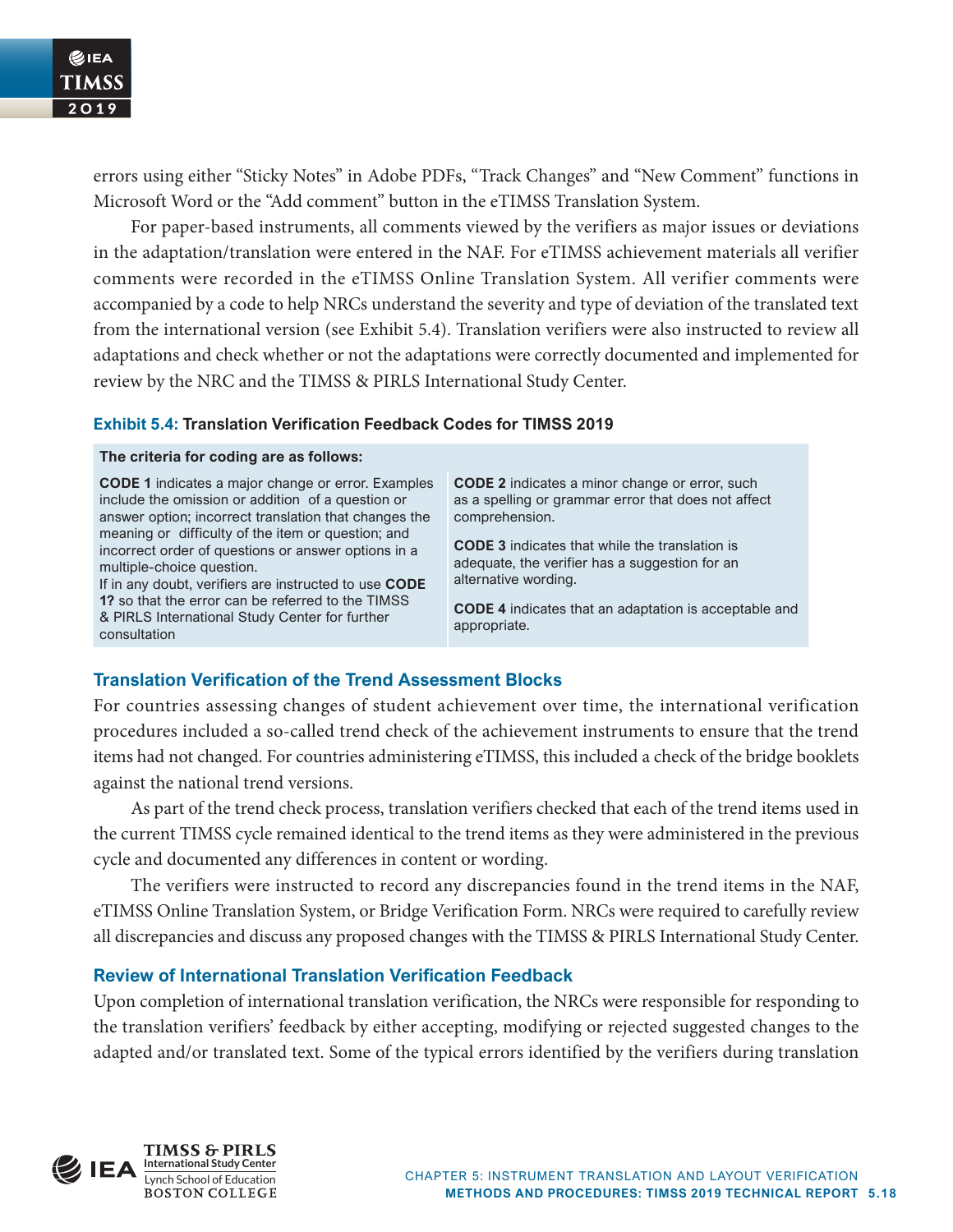verification included mistranslations, omissions/additions of text, inconsistent translations, gender agreement, and grammar. Some of the domain-specific concepts in mathematics and science were a particular challenge to translate for some languages. The constructive feedback from the verifiers aided NRCs in revising the materials and in improving the quality of their national versions in line with the translation guidelines for TIMSS 2019.

# Layout Verification

Following translation verification, all national instruments were required to undergo layout verification by the TIMSS & PIRLS International Study Center. Layout verification is the final external review and ratification of each participating country's assessment instruments, questionnaires, and corresponding documentation. During layout verification, staff at the TIMSS & PIRLS International Study Center reviewed all national instruments to ensure international comparability of layout structure and proper documentation of any national adaptations.

In particular, layout verification focused on the following:

- Reviewing the national achievement materials and context questionnaires against the international versions for acceptable layout structure
- Reviewing national adaptations to the achievement materials and context questionnaires with respect to how they may influence the international comparability of the data
- Reviewing the online questionnaires against their corresponding paper versions (where applicable)
- Reviewing trend materials and bridge booklets against the previous national versions for consistency across cycles.

# Layout Verification of Achievement Materials

The primary goal of layout verification of achievement materials is to ensure that students in different countries experience the assessment instruments in the same way. Thus, the national versions of the paperTIMSS 2019 achievement booklets or eTIMSS item blocks were checked against the appropriate international versions to identify any deviations from the international format. For paperTIMSS instruments, layout verification was conducted on printed versions of each set of national booklets compared to printed versions of the international booklets. For eTIMSS materials, layout verification was conducted directly in the eTIMSS Online Translation System using the player preview mode. To accommodate on-screen verification, the translation system included a feature to view both the national preview and the international preview so that verifiers could compare each national item to the international version.

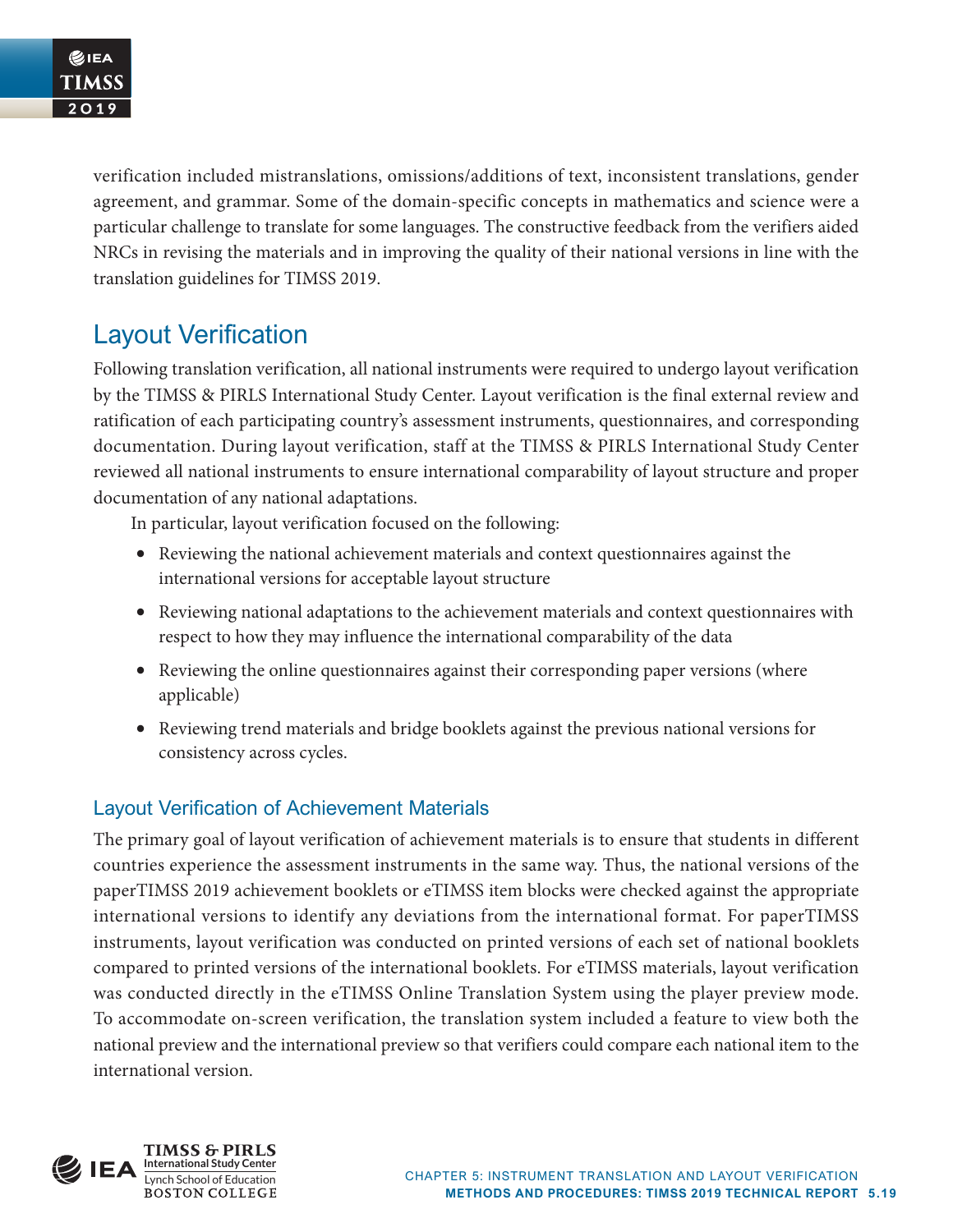Due to differences in languages, the TIMSS national assessment instruments varied slightly in length and format across countries. The international versions, however, were designed with this in mind. For paperTIMSS materials, extra space was provided in the margins of the pages to facilitate the use of longer text and different paper sizes (letter versus A4) without necessitating extensive changes to the layout of each page. For eTIMSS, the layout of the items was designed to run vertically to minimize scrolling in longer languages. In addition, specific layout adjustments were made to national eTIMSS items, as needed, to accommodate things such as special characters, longer languages, and country-specific right to left requirements.

During layout verification of paperTIMSS instruments, verifiers reviewed the national booklets against the international versions with respect to pagination, page breaks, headers, footers, stop signs, item sequence, scoring boxes, response options, text formats, and graphics. For countries administering paperTIMSS in right-to-left languages this included ensuring that no elements were incorrectly altered in adjusting the alignment and conventions for graphics were implemented consistently throughout all booklets. Any layout deviations or errors, as well as any concerns of international incomparability of assessment items, were documented by the verifiers in the NAFs. Following layout verification, the NAFs containing the verifiers' comments were sent back to the National Research Coordinators for consideration. The NRC's were asked to confirm that each suggested change was implemented or provide an explanation for not implementing the suggested change.

During layout verification of eTIMSS materials, the verifiers reviewed the layout of all items, directions, system login pages, on-screen alerts, and eTIMSS system components including navigation tools, number pad, ruler, and calculator (8th grade only). The verifiers checked the eTIMSS materials for comparability to the international versions as well as on-screen readability, minimal scrolling, item sequence, response format, text format and graphics. For countries with right-to-left languages the verifiers checked that no elements were incorrectly altered in adjusting the alignment and conventions for graphics were implemented consistently throughout all of the items. As an additional step for eTIMSS layout verification, the verifiers also checked the basic functionality of the items and eTIMSS system components. Any technical issues were reported to the IEA Hamburg software unit to be fixed prior to development of the national Player software.

For eTIMSS, the verifiers entered their comments regarding layout deviations or errors, as well as any concerns of international incomparability directly in the eTIMSS Online Translation System. Comments from the verifiers included a reference to the text element, whether the comment was related to an adaptation or layout issue, and a button to "accept" or "reject" the comment. Following the completion of layout verification, the NRC's were asked to review the verifier's feedback and accept or reject each comment. If the NRC rejected a comment they were required to provide an explanation for not implementing the suggested change.



**TIMSS & PIRLS** Lynch School of Education<br>BOSTON COLLEGE **International Study Center**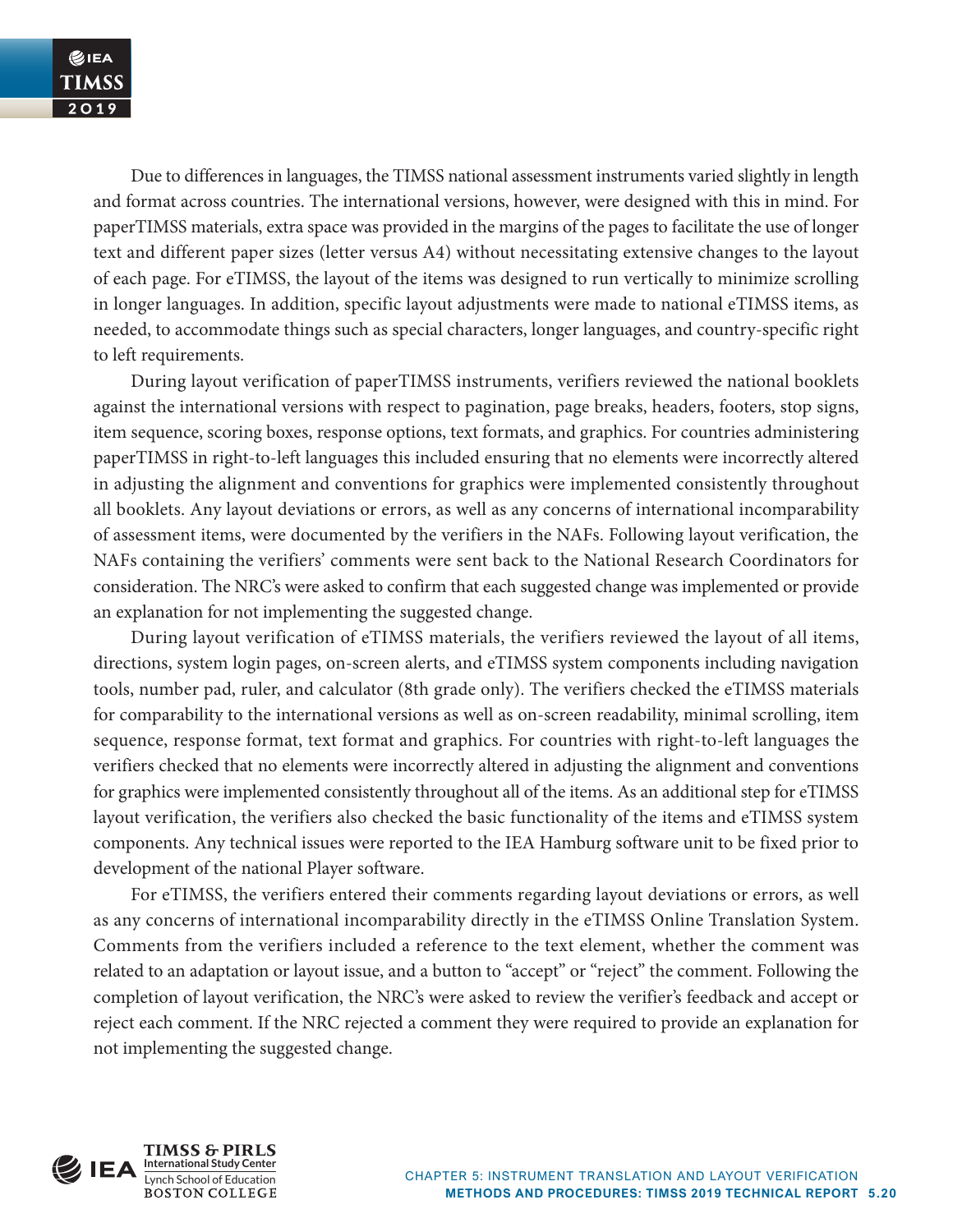#### Layout Verification of Context Questionnaires

As with the achievement booklets, the context questionnaires were checked against the international versions to identify any potential layout issues as well as to ensure the international comparability of the questionnaire data. During layout verification of questionnaires, the verifiers took into consideration any national adaptations documented by the NRCs. Instances of internationally incomparable adaptations or errors were recorded by the verifiers in the NAFs along with recommendations for recoding or rewording.

In an effort to make the questionnaires general enough for international analyses but appropriate for each intended audience, participating countries were required to adapt certain phrases and designations in the text of the questionnaires. For example, items asking about levels of education were expressed in terms of the current version of the *International Standard Classification of Education ISCED 2011* (UNESCO Institute for Statistics, 2012), and required adaptation to the nationally equivalent educational terms by each participating country. These items were reviewed during layout verification in comparison to the ISCED level classifications, and if deemed internationally comparable, suggestions were made by the verifier to revise or recode their education categories.

The verifiers ensured that all items requiring adaptations were accompanied by proper English back translations. The documentation for these universally adapted questionnaire items was intended for later use in the National Adaptations Database. The database is a compilation of each country's questionnaire adaptations, to be used during data processing by IEA Hamburg (see [Chapter 8\)](https://timssandpirls.bc.edu/timss2019/methods/chapter-8.html). The information included in the database is reported as a supplement to the *TIMSS 2019 [User Guide for the](http://timssandpirls.bc.edu/timss2019/international-database/)  [International Database](http://timssandpirls.bc.edu/timss2019/international-database/)*.

For countries that chose to administer the home, teacher, or school questionnaires online using the IEA Online SurveySystem (OSS), layout verification of the online questionnaires was conducted in the OSS environment. All countries that administered online questionnaires were also required to create paper directions containing information on accessing the online questionnaire and the purpose and use of the information being collected. The paper directions were reviewed by the layout verifiers in conjunction with the online questionnaires. For countries that administered any of the questionnaires in both paper and online, the layout verifiers compared the paper version to the corresponding online version to ensure consistency across the two forms. Feedback for both online and paper questionnaires were entered into the questionnaire NAFs and sent back to the NRCs for consideration. The NRCs were asked to confirm that each suggested change was implemented or provide an explanation for not implementing the suggested change.

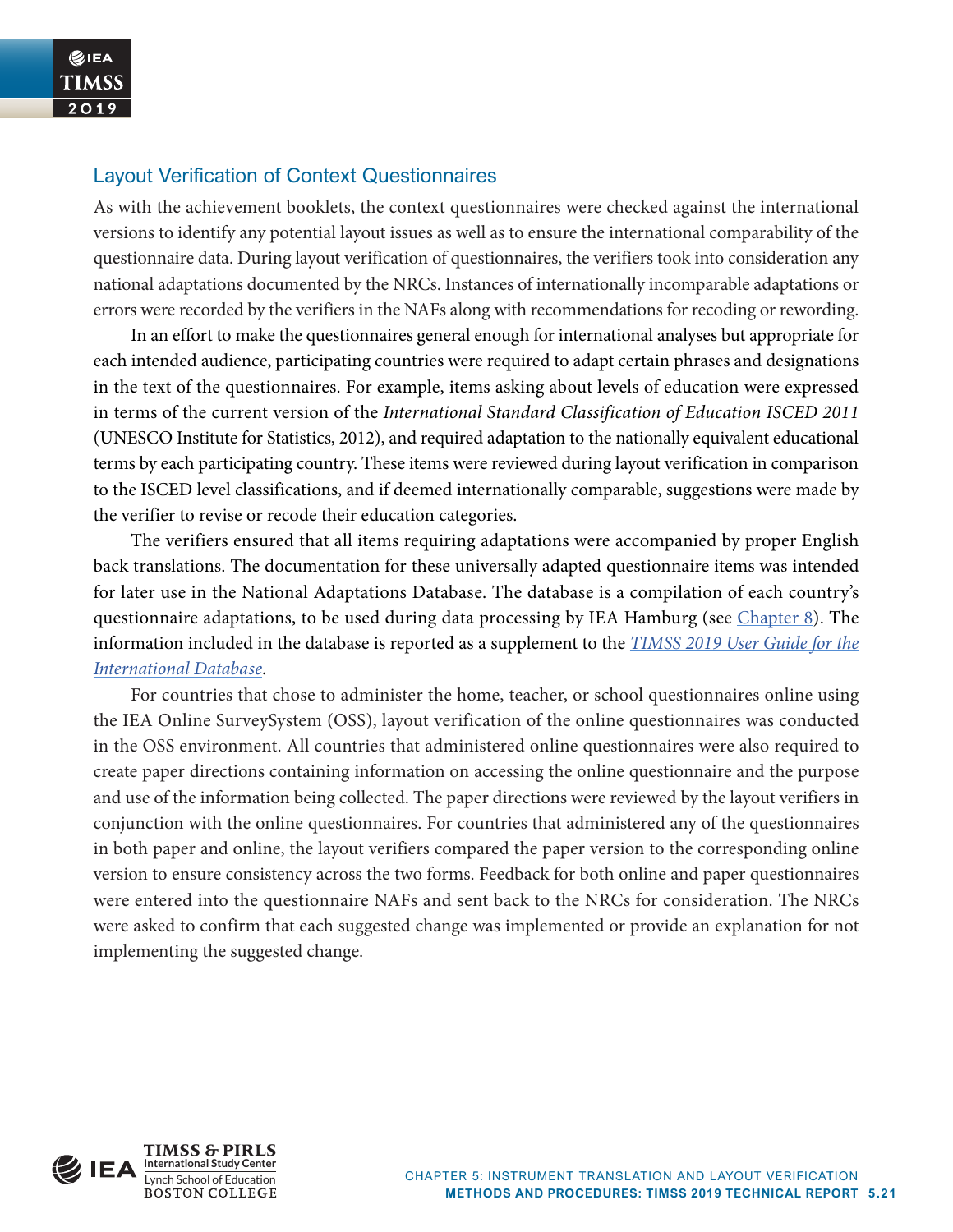### Layout Verification of Trend Materials and Bridge Booklets

For countries that previously participated in TIMSS 2015 or TIMSS 2011, the national TIMSS 2019 trend blocks were also reviewed against the versions from the last cycle in which the country participated. During layout verification of trend materials, the verifiers ensured that the layout structure and adaptations in the national TIMSS 2019 instruments were consistent with countries' trend versions. In the event a country needed to make a change to their trend materials due to an error in previous cycles or a change in curriculum, the TIMSS & PIRLS International Study Center documented approval of the change or requested more information in the "trend check" section of the NAF.

For eTIMSS achievement materials, the change in mode of administration from paper to digital necessitated slight changes to the layout of some trend items. During layout verification the verifiers ensured that all conventions and adaptations in the eTIMSS 2019 materials were consistent with the trend versions and any changes beyond adjustments for digital administration were properly documented.

In addition to the eTIMSS 2019 achievement items, countries participating in eTIMSS also produced paper bridge booklets for use in the TIMSS 2019 bridge study. The bridge booklets were reviewed during layout verification alongside the corresponding national trend blocks from previous cycles. The verifiers also ensured that the pagination, page breaks, block sequence, headers, footers, graphics, covers, and directions of each bridge booklet matched the international versions of the TIMSS 2019 bridge booklets.

### Review of Final Instruments

Upon completion of layout verification, the NRCs were responsible for finalizing their national TIMSS 2019 instruments. This included making any necessary adjustments to the materials and responding to all the feedback from the layout verifiers. Once the materials were reviewed and finalized, NRCs were required to submit their materials to the TIMSS & PIRLS International Study Center for a final review. In the final review of paper-based instruments (paperTIMSS, context questionnaires, and bridge booklets), the layout verifiers checked to see that all issues had been addressed, comments in the NAFs had been answered, and all of the compiled booklets and questionnaires had been submitted. Once, the TIMSS & PIRLS International Study Center confirmed the materials were finalized, the country was permitted to begin printing the paper-based instruments. In the final review of eTIMSS achievement materials, the layout verifiers checked that all issues had been addressed in the eTIMSS Online Translation System, comments from verification had been answered, and all materials had been set to the status "Instrument Finalized." This status indicated that no further changes would be made to the materials and the country was now ready to receive their national Player software.